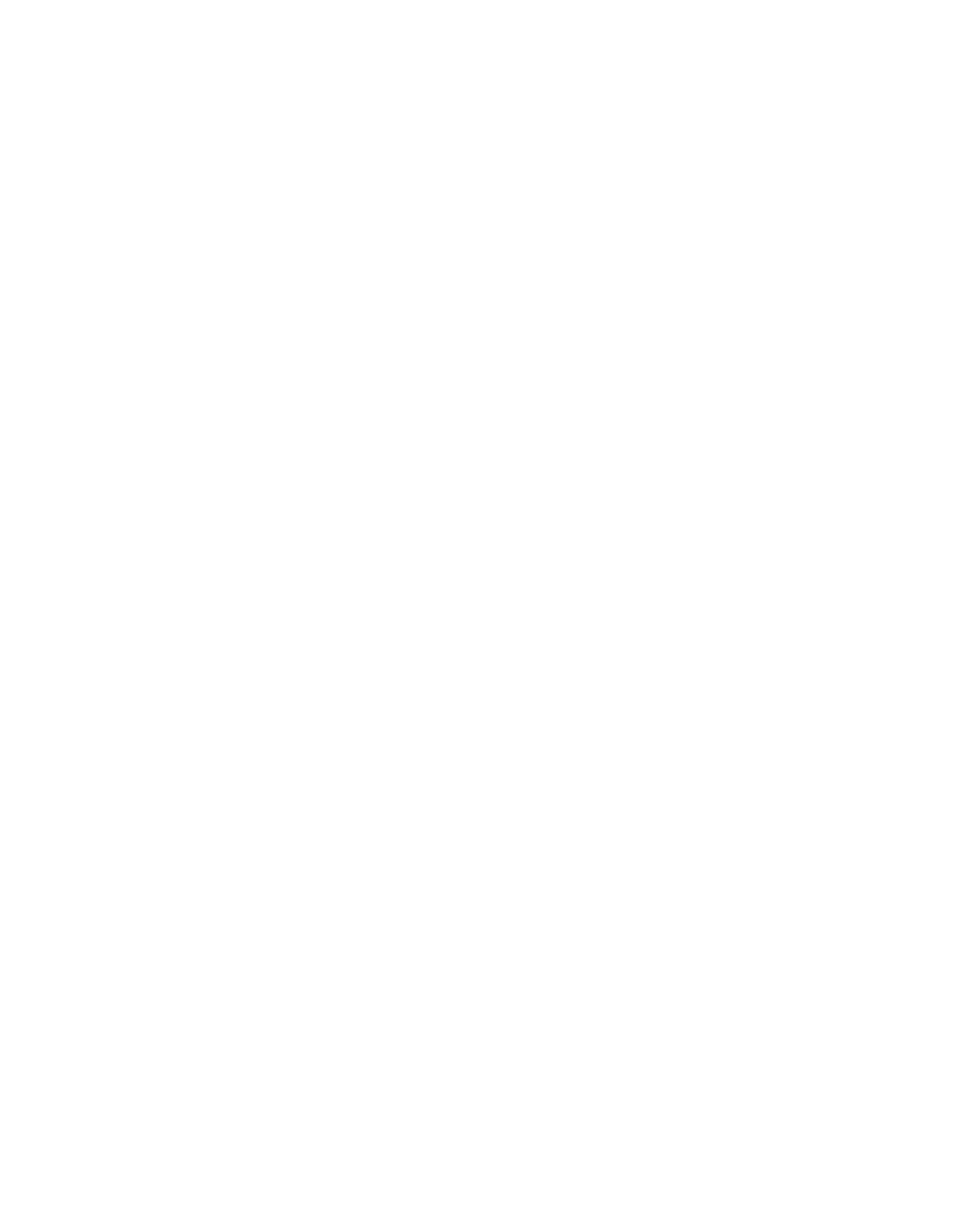# **Adaptive information extraction: Core technologies for information agents**

Nicholas Kushmerick Computer Science Department University College Dublin nick@ucd.ie

Bernd Thomas Institut für Informatik Universität Koblenz-Landau bthomas@uni-koblenz.de

February 25, 2003

This paper gives a state of the art overview about machine learning approaches for information extraction from documents based on finite state techniques and relational learning methods related to inductive logic programming.

# **1 Introduction**

For the purposes of this chapter, an information agent can be described as a distributed system that receives a goal through its user interface, gathers information relevant to this goal from a variety of sources, processes this content as appropriate, and delivers the results to the users. We focus on the second stage in this generic architecture. We survey a variety of information extraction techniques that enable information agents to automatically gather information from heterogeneous sources.

For example, consider an agent that mediates package-delivery requests. To satisfy such requests, the agent might need to retrieve address information from geographic services, ask an advertising service for freight forwarders that serve the destination, request quotes from the relevant freight forwarders, retrieve duties and legal constraints from government sites, get weather information to estimate transportation delays, etc.

Information extraction (IE) is a form of shallow document processing that involves populating a database with values automatically extracted from documents. Over the past decade, researchers have developed a rich family of generic IE techniques that are suitable for a wide variety of sources, from rigidly formatted documents such as HTML generated automatically from a template, to natural-language documents such as newspaper articles or email messages.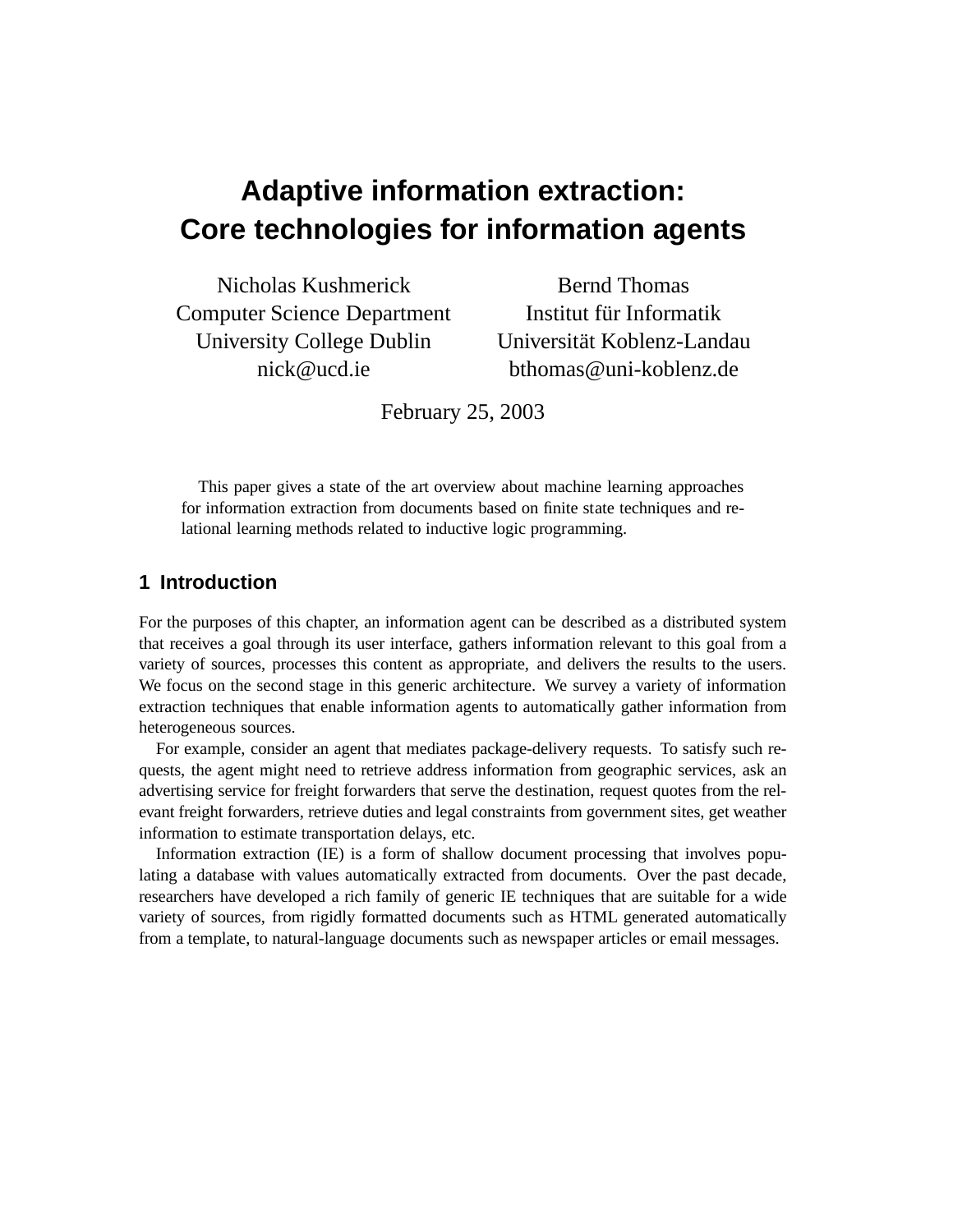In this chapter, we view information extraction as a core enabling technology for a variety of information agents. We therefore focus specifically on information extraction, rather than tangential (albeit important) issues, such as how agents can discover relevant sources or verify the authenticity of the retrieved content, or caching policies that minimize communication while ensuring freshness.

Before proceeding, we observe that neither XML nor the Semantic Web initiative will eliminate the need for automatic information extraction. First, there are terabytes of content available from numerous legacy services that will probably never export their data in XML. Second, it is impossible to determine "the" correct annotation scheme, and applications will have their own idiosyncratic needs ("should the unit of currency be included when extracting prices?", "should people's names be split into first and surname?", "should dates such as 'Sun. May 14, 67' be canonicalized to 14/05/1967?"). For these reasons we expect that automatic information extraction will continue to be essential for many years.

Scalability is the key challenge to automatic information extraction. There are two relevant dimensions. The first dimension is the ability to rapidly process large document collections. IE systems generally scale well in this regard because they rely on simple shallow extraction rules, rather than sophisticated (and therefore slow) natural language processing.

The second and more problematic dimension is the number of distinct sources. For example, a package-delivery agent might need to request quotes from a thousand different freight forwarders, weather information from dozens of forecast services, etc. IE is challenging in this scenario because each source might format its content differently, and therefore each source could require a customized set of extraction rules.

Machine learning is the only domain-independent approach to scaling along this second dimension. This chapter focuses on the use of machine learning to enable *adaptive information extraction* systems that automatically learn extraction rules from training data in order to scale with the number of sources.

The general idea behind adaptive information extraction is that a human expert annotates a small corpus of training documents with the fragments that should be extracted, and then the learning system generalizes from these examples to produce some form of knowledge or rules that reliably extract "similar" content from other documents. While human-annotated training data can be expensive, the assumption underlying adaptive IE is that it is easier to annotate documents than to write extraction rules, since the latter requires some degree of programming expertise. Furthermore, we will describe techniques aimed at minimizing the amount of training data required for generalization, or even eliminating the need for manual annotation entirely.

The adaptive information extraction research community has developed a wide variety of techniques and approaches, each tailored to particular extraction tasks and document types. We organize our survey of this research in terms of two distinct approaches. First, we describe *finite-state* approaches that learn extraction knowledge that is equivalent to (possibly stochastic) finite-state automata (Section 2). Second, we describe *relational* approaches that learn extraction knowledge that is essentially in the form of Prolog-like logic programs (Section 3). For the sake of brevity we can not describe these techniques in detail, but see [Muslea, 1999] for more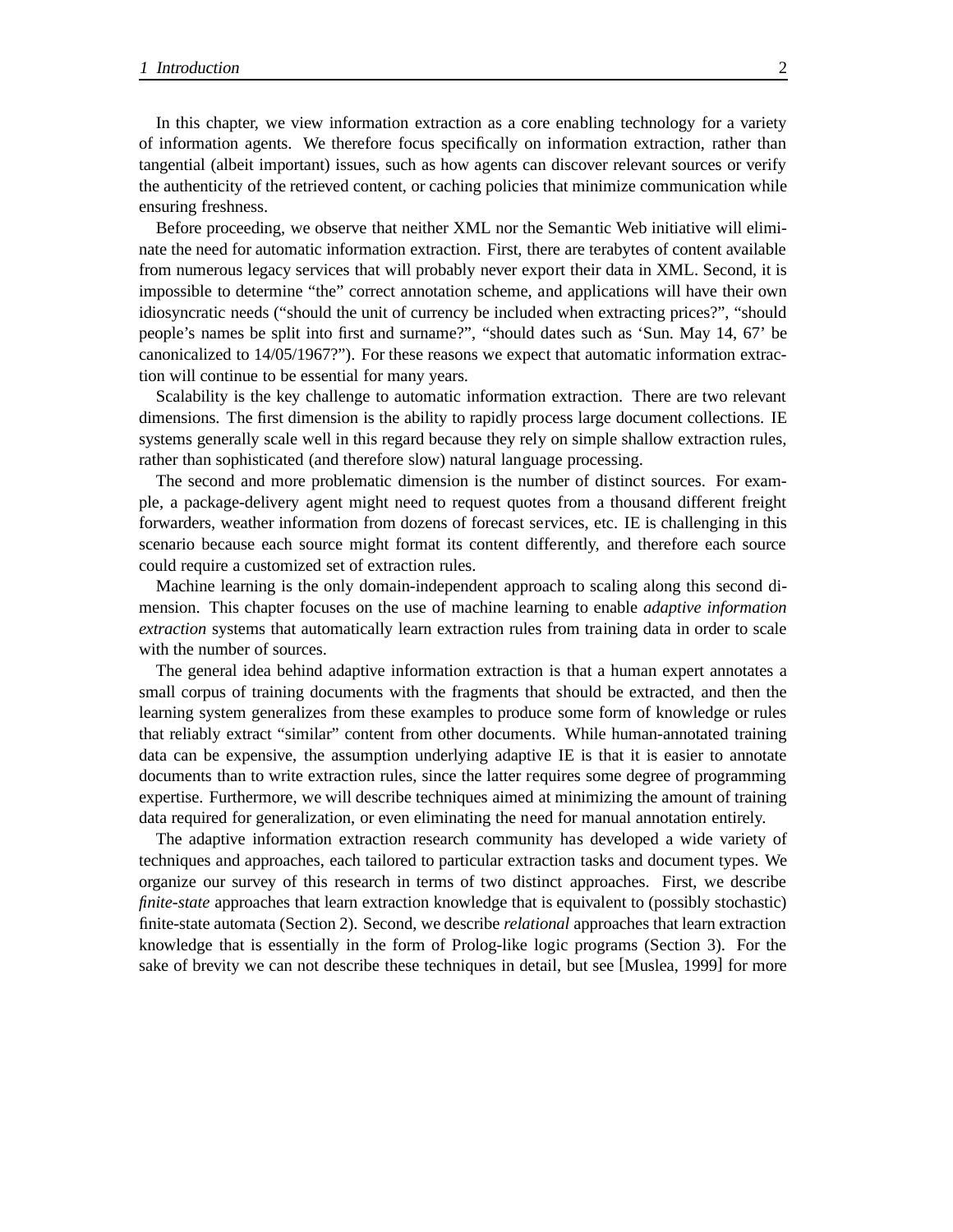information about some of these ideas.

# **2 Finite-state techniques**

Many approaches to Web information extraction can be categorized as finite-state approaches, in that the learned extraction knowledge structures are formally equivalent to (possibly stochastic) regular grammars or automata. In this section we survey several prominent examples, as well as some additional research that relates to the entire wrapper "life-cycle" beyond the core learning task.

## **2.1 Wrapper induction**

Kushmerick first formalized adaptive Web information extraction with his work on *wrapper induction* [Kushmerick *et al.*, 1997; Kushmerick, 1997; Kushmerick, 2000a]. Kushmerick identified a family of six wrapper classes, and demonstrated that the wrappers were both relatively expressive (they can learn wrappers for numerous real-world Web sites), and also relatively efficient (only a handful of training examples, and a few CPU seconds per example, are needed for learning).

To illustrate Kushmerick's wrapper induction work, consider the example Web page shown in Figure 1(a), its HTML encoding (b), and the content to be extracted (c). This example is clearly extremely simple, but it exhibits all the features that are salient for our discussion.

Kushmerick's wrappers consist of a sequence of delimiters strings for finding the desired content. In the simplest case (shown in Figure  $1(d-e)$ ), the content is arranged in a tabular format with *K* columns, and the wrapper scans for a pair of delimiters for each column, for a total of 2*K* delimiters. The notation " $\ell_k$ " indicates the left-hand delimiter for the *k*'th column, and " $r_k$ " is the  $k$ 'th column's right-hand delimiter. In this case of the country-code wrapper ccwrap<sub>LR</sub>, we have  $K = 2$ .

To execute the wrapper, procedure ccwrap<sub>LR</sub> (Figure 1(d)) scans for the string  $\ell_1 =$ <B> from the beginning of the document, and then scans ahead until the next occurrence of  $r_1 = \langle B \rangle$ . The procedure then extracts the text between these positions as the value of the first column of the first row. The procedure then scans for  $\ell_2 = \langle 1 \rangle$  and then for  $r_2 = \langle 1 \rangle$ , and extracts the text between these positions as the value of the second column of the first row. This process then starts over again with  $\ell_1$ ; extraction terminates when  $\ell_1$  is missing (indicating the end of the document).

Figure 1(e) formalizes these ideas as the *Left-Right* (LR) wrapper class. An LR wrapper *w*<sub>LR</sub> consists of a set  $\{\langle \ell_1, r_1 \rangle, \ldots, \langle \ell_K, r_K \rangle\}$  of 2*K* delimiters, one pair for each column to be extracted, and the "operational semantics" of LR are provided by the  $e \times e_{LR}$  procedure (Figure 1(e)). This procedure scans for  $\ell_1$  from the beginning of the document, and then scans ahead until the next occurrence of  $r_1$ . The procedure then extracts the text between these positions as the value of the first column of the first row. ccwrap<sub>LR</sub> then scans for  $\ell_2$  and then for  $r_2$ , and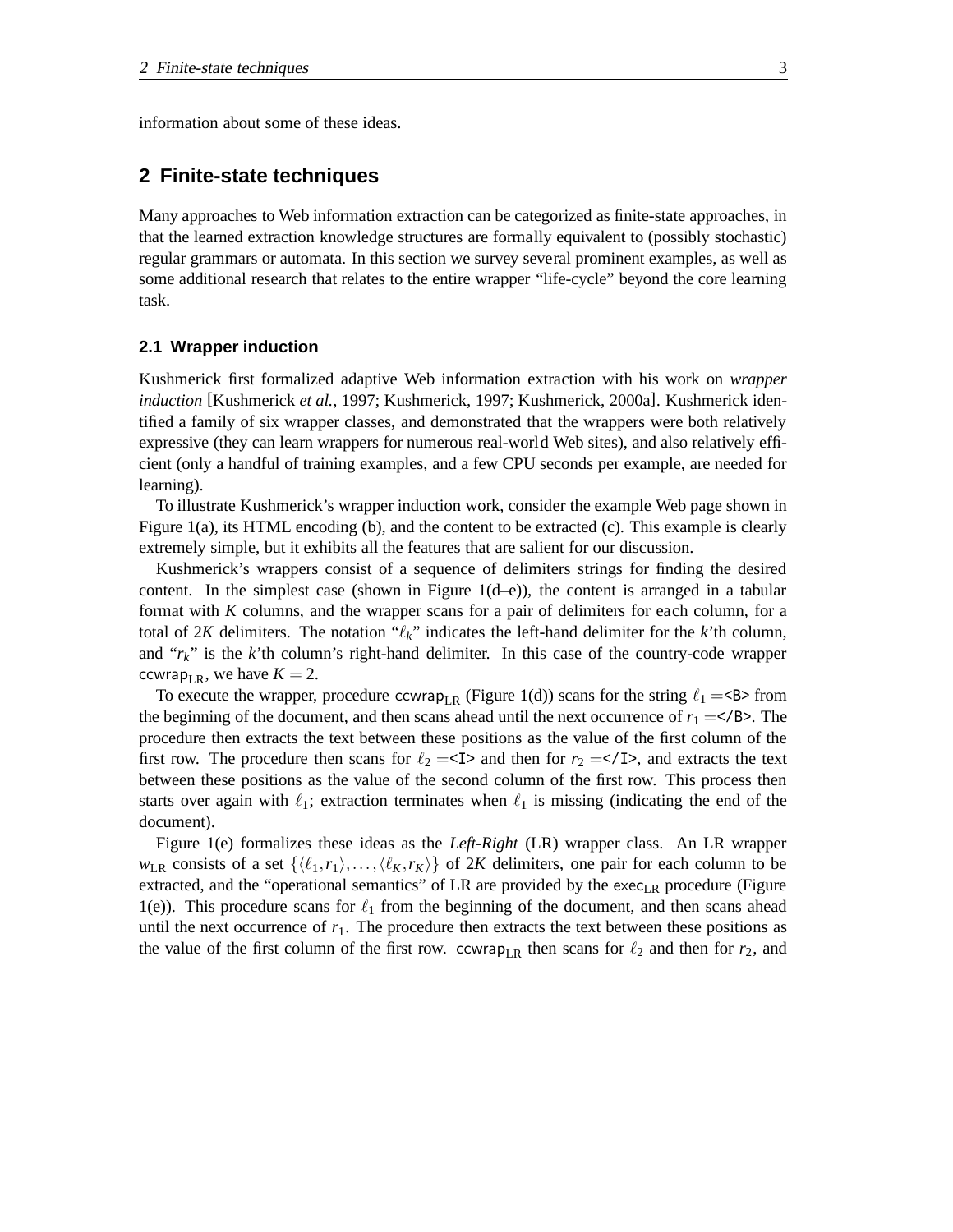extracts the text between these positions as the value of the second column of the first row. This process is repeated for all *K* columns. After searching for  $r<sub>K</sub>$ , the procedure starts over again with  $\ell_1$ ; extraction terminates when  $\ell_1$  is missing (indicating the end of the document).

Given this definition, the LR machine learning task is to automatically construct an LR wrapper, given a set of training documents. LR learning is relatively efficient, because the 2*K* delimiters can all be learned independently. The key insight is that whether a particular candidate is valid for some delimiter has no impact on the other delimiters. Based on this observation, Kushmerick describes a quadratic-time algorithm for learning LR wrappers. The algorithm simply enumerates over potential values for each delimiter, selecting the first that satisfies a constraint that guarantees that the wrapper will work correctly on the training data. Kushmerick demonstrates (both empirically, and theoretically under the PAC model) that this algorithm requires a modest training sample to converge to the correct wrapper.

Of course, just because an efficient learning algorithm exists does not mean that the wrappers are useful! Below, we discuss the limitations of the LR class and show that it can not handle documents with more complicated formatting. However, even the very simple LR class was able to successfully wrap 53% of Web sites, according to a survey. While LR is by no means a definitive solution to Web information extraction, it clearly demonstrates that simple techniques can be remarkably effective.

LR is effective for simple pages, but even minor complications to the formatting can render LR ineffective. For example, consider  $\ell_1$ . The LR class requires a value for  $\ell_1$  that reliably indicates the beginning of the first attribute. However, there may be no such delimiter. For example, suppose that Figure 1(b) was modified to include a heading  $\langle B \rangle$  Country code list $\langle B \rangle$  at the top of the document. In this case the delimiter  $\ell_1 = \le B$  used by courap<sub>LR</sub> would not work correctly. Indeed, it is possible to show that there is no legal value for  $\ell_1$  and hence no LR wrapper for documents modified in this manner.

Kushmerick tackled these issues by extending LR to a family of five additional wrapper classes. First, the *Head-Left-Right-Tail* (HLRT) class uses two additional delimiters to skip over potentially-confusing text in either the head (top) or tail (bottom) of the page. In the example above, a head delimiter h (such as  $h =$ list) could be used to skip over the initial <B> at the top of the document, enabling  $\ell_1 = \leq B$  to work correctly. Alternatively, the *Open-Close-Left-Right* (OCLR) class uses two additional delimiters to identify an entire tuple in the document, and then uses the regular LR strategy within this mini-document to extract each attribute in turn. These two ideas can be combined in fourth wrapper class, the *Head-Open-Close-Left-Right-Tail* (HOCLRT) class.

Finally, Kushmerick explored two simple wrappers for data that is not formatted in a simple tabular fashion. The *Nested-Left-Right* (NLR) class can be used to extract hierarchicallyorganized data, such as a book's table of contents. NLR operates like LR except that, after processing  $r_k$ , there are  $k+1$  possibilities (start at level  $k+1$ , continue level k, return to level  $k-1, \ldots$ , return to level 1) instead of just one (proceed to attribute  $k+1$ ). The *Nested-Head-Left-Right-Tail* (NHLRT) class combines NLR and HLRT.

Kushmerick developed specialized learning algorithms for each of these five classes. He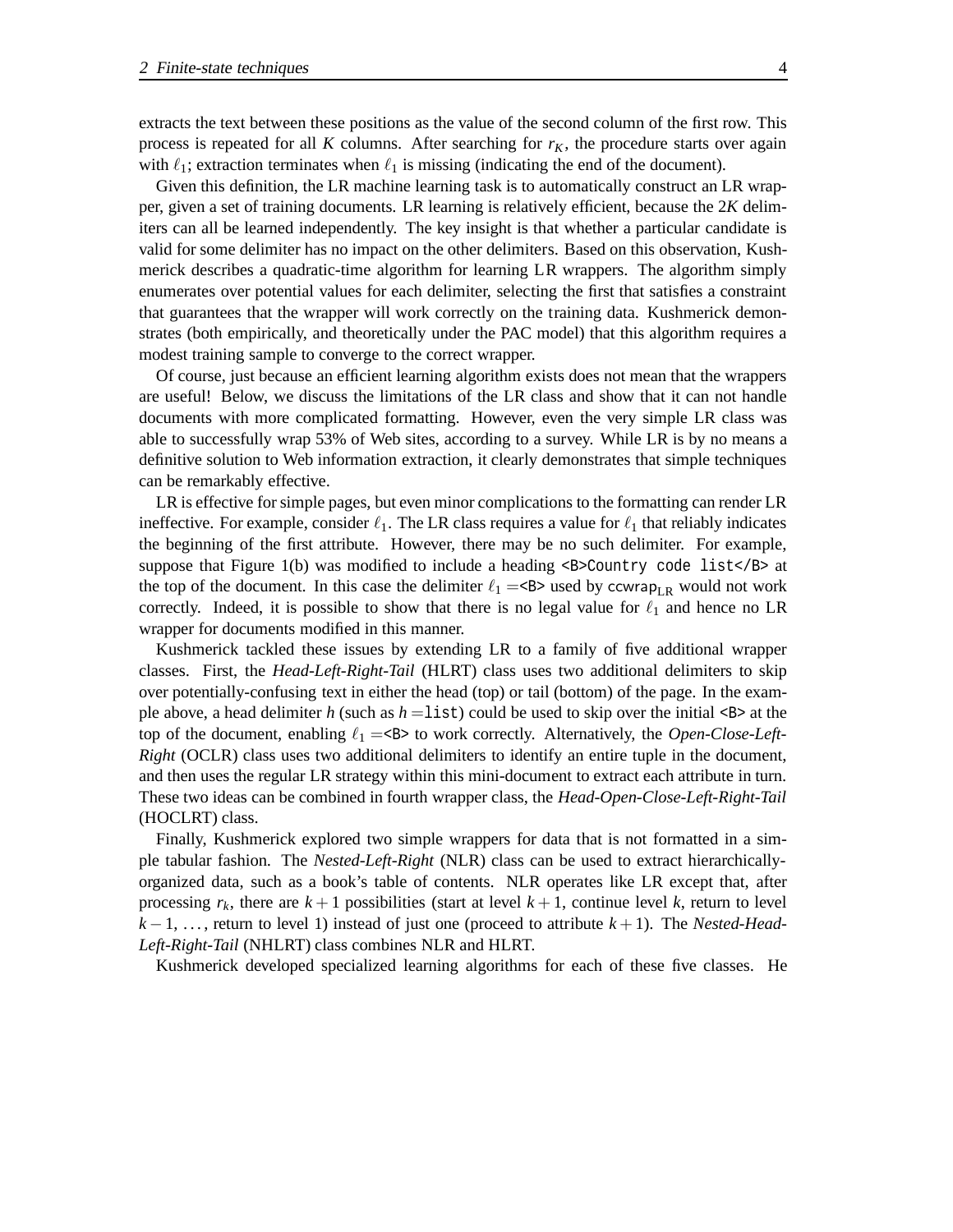| $\left( a\right)$ | <b>□□</b> Netscape: Some Country Codes ■ □□<br>Congo 242<br>Egypt 20<br>Belize 501<br>Spain 34<br>∃⊠?l                                                                                                                                                                                                                                                                                                                                                                                                                                                                    |
|-------------------|---------------------------------------------------------------------------------------------------------------------------------------------------------------------------------------------------------------------------------------------------------------------------------------------------------------------------------------------------------------------------------------------------------------------------------------------------------------------------------------------------------------------------------------------------------------------------|
| (b)               | <html><title>Some Country Codes</title><body><br/><math>&lt;</math>B&gt;Congo <i>242</i><br/><br/><b>Egypt</b> <i>20</i><br/><br/><b>Belize</b> <i>501</i><br/><br/><b>Spain</b> <i>34</i><br/><br/><math>&lt;</math>/BODY&gt; </body></html>                                                                                                                                                                                                                                                                                                                             |
|                   | (c) $\left\{\begin{array}{c} \langle \text{`Congo'}, \text{'242'} \rangle, \\ \langle \text{`Egypt'}, \text{'20'} \rangle, \\ \langle \text{`Belize'}, \text{'501'} \rangle, \\ \langle \text{`Spain'}, \text{'34'} \rangle \end{array}\right\}$                                                                                                                                                                                                                                                                                                                          |
| (d)               | procedure ccwrap <sub>LR</sub> (page P)<br>while there are more occurrences in $P$ of $\langle$ S>'<br>for each $\langle \ell_k, r_k \rangle \in \{ \langle \langle \langle \text{B} \rangle, \langle \langle \text{B} \rangle \rangle, \langle \langle \text{I} \rangle, \langle \langle \text{I} \rangle \rangle \rangle \}$<br>scan in P to next occurrence of $\ell_k$ ; save position as start of k'th attribute<br>scan in P to next occurrence of $r_k$ ; save position as end of k'th attribute<br>return extracted $\{, \langle country, code \rangle, \}$ pairs |
| (e)               | procedure exec <sub>LR</sub> (wrapper $w_{LR} = \{ \langle \ell_1, r_1 \rangle, \dots, \langle \ell_K, r_K \rangle \}$ , page P)<br>$m \leftarrow 0$<br>while there are more occurrences in P of $\ell_1$<br>$m \leftarrow m + 1$<br>for each $\langle \ell_k, r_k \rangle \in \{ \langle \ell_1, r_1 \rangle, \dots, \langle \ell_K, r_K \rangle \}$                                                                                                                                                                                                                     |

scan in *P* to the next occurrence of  $\ell_k$ ; save position as  $b_{m,k}$ scan in *P* to the next occurrence of  $r_k$ ; save position as  $e_{m,k}$ return label  $\{\ldots,\langle\langle b_{m,1},e_{m,1}\rangle,\ldots,\langle b_{m,K},e_{m,K}\rangle\rangle,\ldots\}$ 

Figure 1: A fictitious Internet site providing information about countries and their telephone country codes: (a) an example Web page; (b) the HTML document corresponding to (a); (c) the content to be extracted; (d) the ccwrap<sub>LR</sub> procedure, which generates (c) from (b); and (e) the exec<sub>LR</sub> procedure, a generalization of ccwrap<sub>LR</sub>.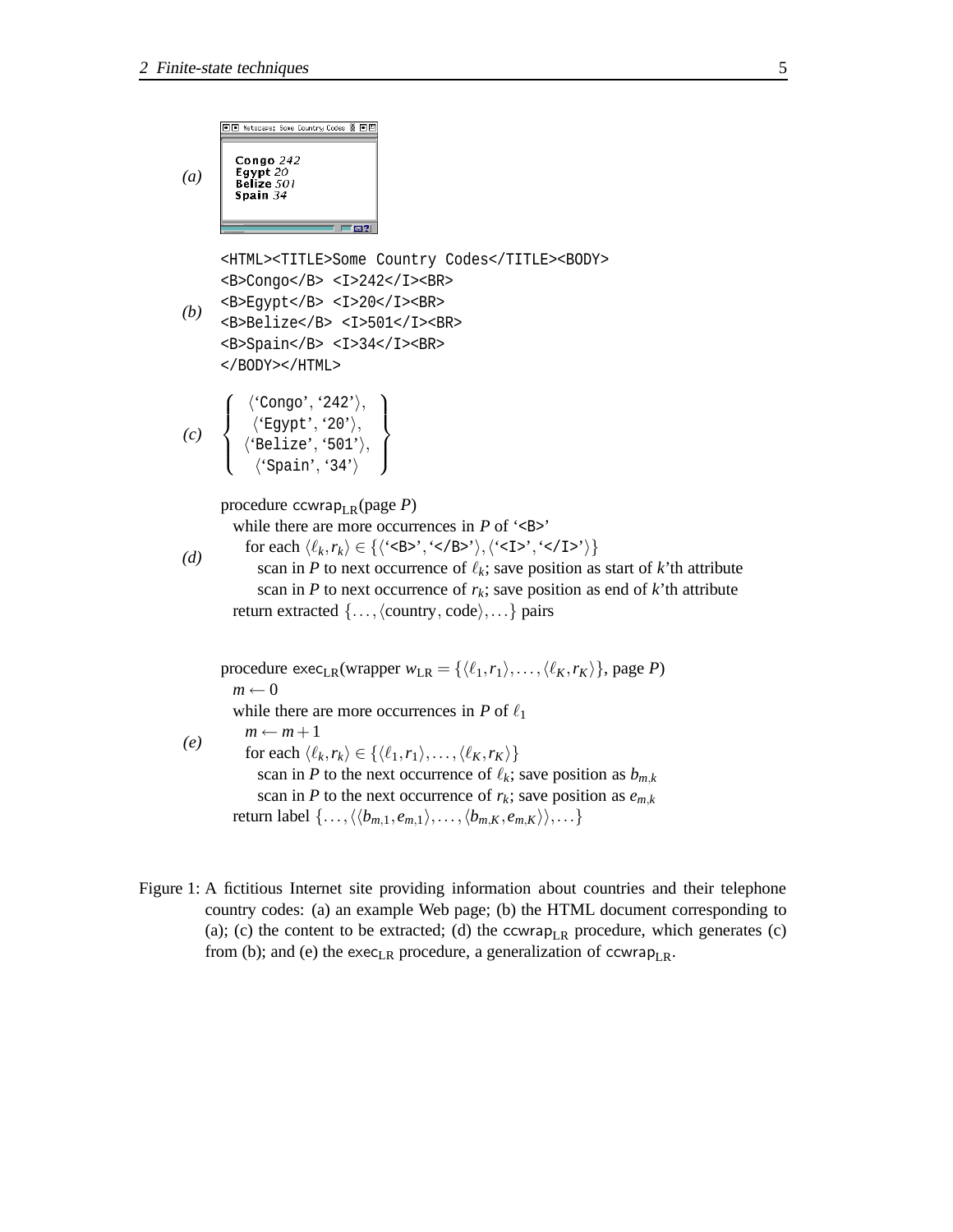demonstrated, both empirically and using complexity theory, that there is a trade-off between the expressive power of the wrapper classes and the extent to which they can be efficiently learned. For example, even though the six classes can successfully wrap 70% of surveyed sites, the algorithms for learning NLR and NHLRT wrappers take time that grows exponentially in the number of attributes, and a PAC analysis reveals that HOCLRT requires substantially more training examples to converge compared to the other classes.

# **2.2 More expressive wrapper classes**

Following Kushmerick's initial investigation of the LR family of wrappers, there has been substantial research effort at elaborating various alternative wrapper classes, and deriving more efficient learning algorithms. Even when Kushmerick's various extended wrapper classes are taken into consideration, there are numerous limitations. Muslea et al [Muslea *et al.*, 1999], Hsu and Dung [Hsu and Dung, 1998], and others have developed various wrapper-learning algorithms that address the following shortcomings:

- **Missing attributes.** Complicated pages may involve missing or null attribute values. If the corresponding delimiters are missing, then a simple wrapper will not process the remainder of the page correctly. For example, a French e-commerce site might only specify the country in addresses outside France.
- **Multi-valued attributes.** The simple wrapper classes discussed so far assume a simple relational model in which each attribute has a single value, but non-relational structures such as multi-valued attributes are natural in many scenarios. For example, a hotel guide might explicitly list the cities served by a particular chain, rather than use a wasteful binary encoding of all possible cities.
- **Multiple attribute orderings.** The wrappers described so far assume that the attributes (and therefore the delimiters) will occur in one fixed ordering, but variant orderings abound in complicated documents. For example, a movie site might list the release date before the title for movies prior to 1999, but after the title for recent movies.
- **Disjunctive delimiters.** The wrappers discussed above assume a single delimiter for each attribute, but complicated sites might use multiple delimiters. For example, an e-commerce site might list prices with a bold face, except that sale prices are rendered in red.
- **Nonexistent delimiters.** The wrappers described earlier assume that some irrelevant background tokens separate the content to be extracted, but this assumption may be violated in some cases. For example, how can the department code be separated from the course number in strings such as "COMP4016" or "GEOL2001". This problem is also relevant for many Asian languages in which words are not tokenized by spaces.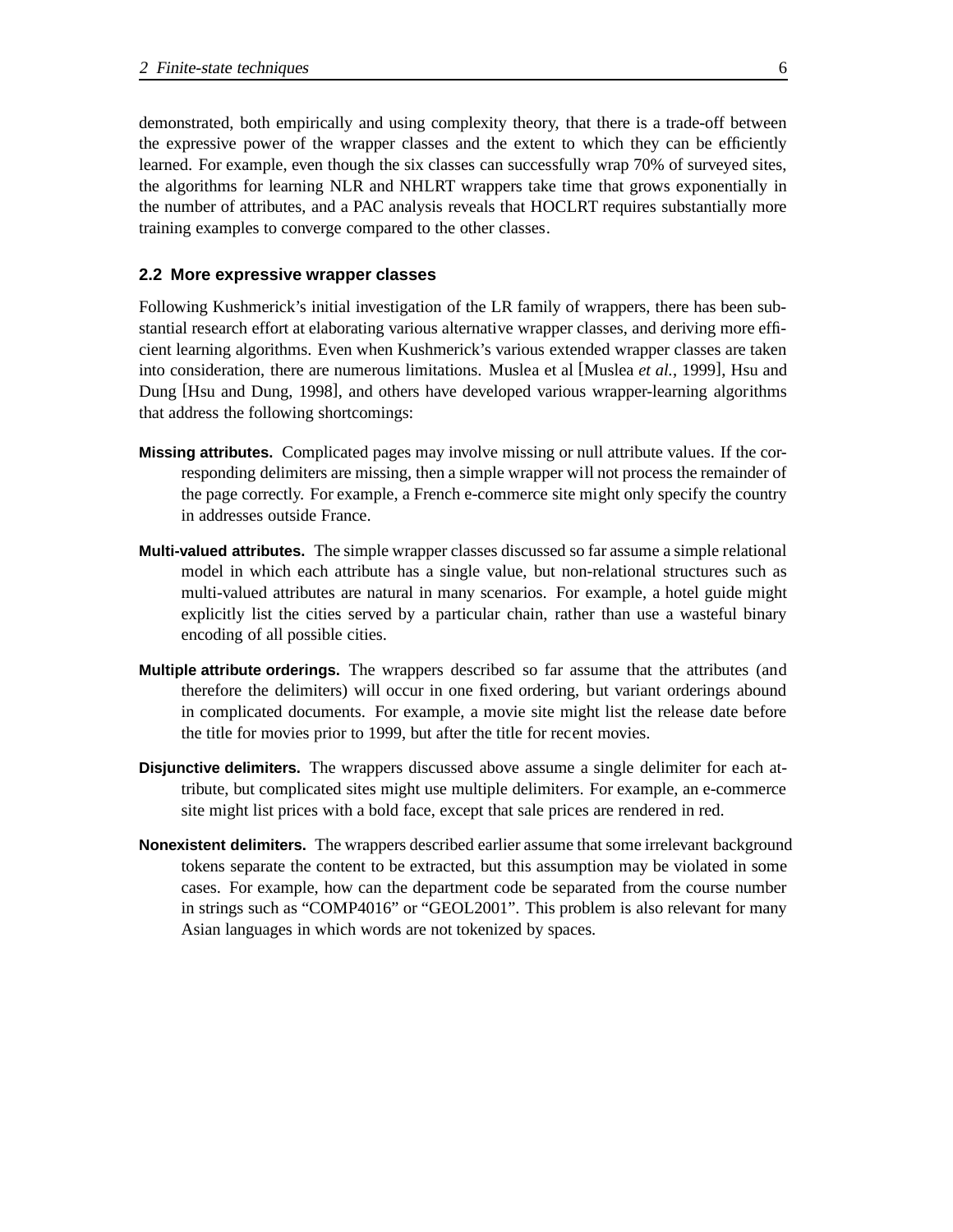- **Typographical errors and exceptions.** Real-world documents may contain errors, and if these errors occur in the formatting that drives extraction, then a simplistic wrapper may fail on the entire page even if just a small portion is badly formatted.
- **Sequential delimiters.** So far, the wrapper classes above assumed a single delimiter per attribute, but the simplest way to develop an accurate wrapper might be to scan for several delimiters in sequence. For example, to extract the name of a restaurant from a review it might simpler to scan for  $\leq B$ , then to scan for  $\leq BIG$  from that position, and finally to scan for <FONT>, rather than to force the wrapper to scan the document for a single delimiter that reliably indicates the extracted content.
- **Hierarchically organized data.** Kushmerick's nested classes are a first step at handling nontabular data, but his results are largely negative. In complicated scenarios there is a need extraction according to a nested or embedded structure.

Hsu and Dung [Hsu and Dung, 1998] addresses the problem of learning wrappers that correspond to an expressive class of deterministic finite-state transducers. This formalism handles all but the last two requirements just mentioned. The transducer processes the document to extract a single tuple; after extraction control returns to the start state and the second tuple is extracted, etc. Each extracted attribute is represented as a pair of states: one state to identify the start of the attribute value and the second to identify the end.

Since a general automaton model is used, states can be connected in an arbitrary manner, permitting missing attributes (skipped states), multi-valued attributes (cycles) and multiple attribute orderings (multiple paths from the start to end state). Furthermore, state-transitions are governed by an expressive rule language that allows disjunctive delimiters. A limited form of exceptionprocessing is permitted, allowing the system to recover from formatting errors and exceptions. Crucially, Hsu and Dung describe an algorithm for efficiently learning their wrapper transducers from training data. Empirically, the report that their wrapper classes handles the 30% sites that could not be wrapped by Kushmerick's wrapper classes.

Muslea et al [Muslea *et al.*, 1999] identify a class of wrappers that, unlike Hsu and Dung, tackle the last two issues mentioned above. The main distinguishing feature of Muslea et al's wrappers is the use of multiple delimiters that they call landmarks. Rather than insisting that there exist a single delimiter that exactly identifies the relevant position deep inside some document, landmark-based wrappers use a sequence of delimiters to jump to the appropriate position in a series of simple steps. These simple steps are usually easier to learn, and enable more robust extraction. A second major feature of Muslea et al's work is that their "embedded catalog" formalization of nested data is more expressive than the simple hierarchical approach used by Kushmerick.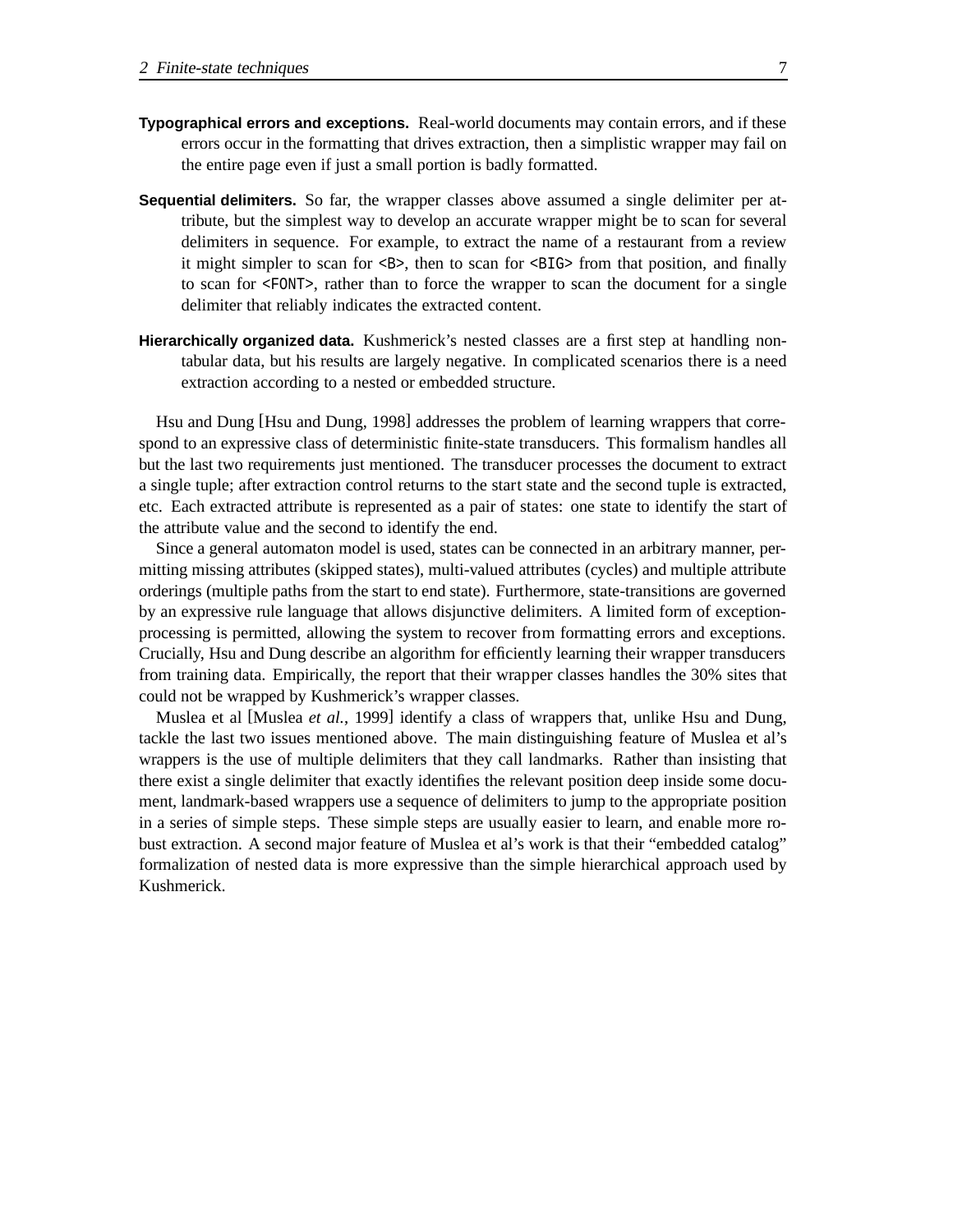#### **2.3 Extraction from natural text**

The techniques described so far are aimed at highly regular documents, such as machine-generated HTML emitted by CGI programs. However, most research on information extraction has focused on natural free-text documents, such as email messages, newspaper articles, resumes, etc. Are the "wrapper" results relevant to these less structured domains. Several recent investigations have shown promising results.

Freitag and Kushmerick [Freitag and Kushmerick, 2000] explore "boosted wrapper induction". They define a class of extraction patterns that is essentially the LR class, for the case when there is exactly  $K = 1$  attributes. They then enrich this class by permitting delimiters to contain wild-cards over token types (eg, <Num> rather than specific instances such as 23).

For example, for a corpus of email seminar announcements, the algorithm learns the following rule for extracting the starting time:  $\{([\text{time} :], [\text{&\text{Num}}], ([], [-\text{&\text{Num}} : \text{&\text{&\text{Alpha}}}], \},$ which matches a document such as "...Time:  $2:00 - 3:00 \text{ pm}...$ ", where the fragment to be extracted has been underlined. This rule basically says "to find the start of the time, look for 'time:' followed by any number; then find the end of the time by looking for a dash, another number, a colon, any token at all, and finally an alphanumeric token".

This simple rule language is by itself not very useful for extraction from free text. Freitag and Kushmerick improve the performance by using boosting (a general technique for improving the accuracy of a weak learning algorithm) to learn many such rules. Each individual rule has high precision, but low recall; when combined, the rule set has both high precision and high recall. The result is an accurate extraction algorithm that is competitive with other state-ofthe-art approaches in a variety of free-text domains, and superior in many. For example, boosted wrapper induction performs essentially perfectly at the task of extracting seminar announcement times, and better than most competitors at other attributes such as the speaker name and seminar location.

Soderland [Soderland, 1999] describes a related approach to using finite-state techniques for information extraction from free text. Soderland's extraction rules correspond to a restricted class of regular expressions. These regular expressions serve two purposes: they can be both contextual pattern for determining whether a particular fragment should be extracted, or delimiters for determining the precise boundaries of the target fragment. Soderland's language is important because it is designed to work for documents that span the spectrum from unstructured natural text through to highly structured Web pages. Depending on the degree of structure in the training documents, the learning algorithm automatically creates appropriate patterns. For example, if simple delimiter-based extraction is sufficiently accurate then the learning algorithm will not bother to add additional contextual constraints.

For example, consider extracting the price and number of bedrooms from apartment listing documents such as "Capitol Hill- 1 br twnhme. D/W W/D. Pkg incl \$675. 3BR upper flr no gar. \$995. (206) 999-9999". Soderland's system learns rules such as "\* (<Digit>) 'BR' \* '\$' (<Numb>)", where the parenthesized portions of the regular expression indicate the values to be extracted. This rule would extract the content  $\{(1, 675), (3, 995)\}\$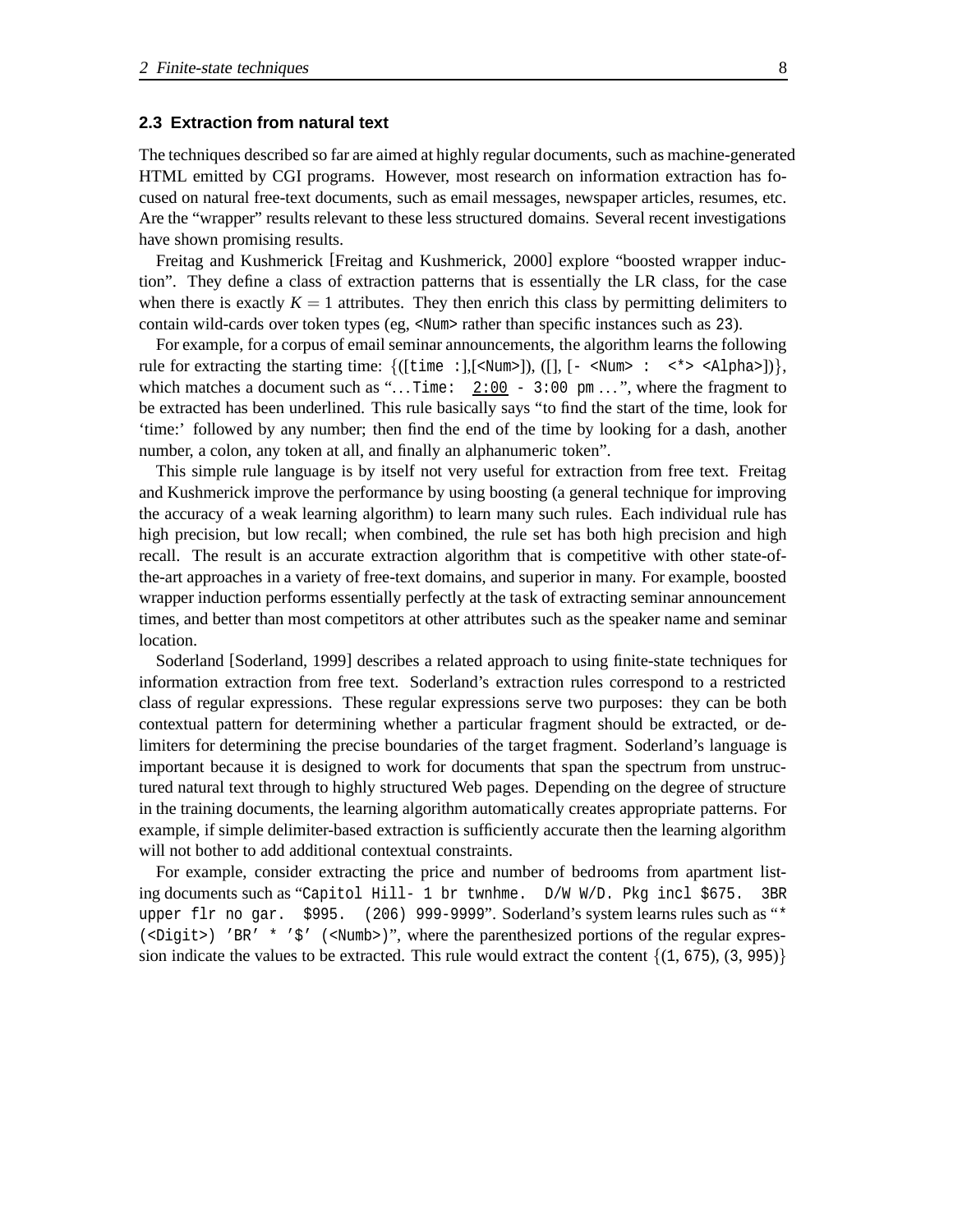from the example document.

#### **2.4 Hidden Markov models**

The work of Freitag and Kushmerick [Freitag and Kushmerick, 2000] and Soderland [Soderland, 1999] are two instances of generalizing finite-state approaches from rigidly structured HTML documents to less structured documents such as email and newspaper articles. However, these approaches are still brittle because they do not have any facility for evaluating the strength of the evidence that guides extraction decisions. For example, suppose the phrase will be held in often precedes a seminar location, but a new document contains the typographical error will held in. The techniques described so far make binary decisions and thus have no way to use this uncertain evidence.

Hidden Markov Models are a principled and efficient approach to handling this sort of inherent uncertainty. A Hidden Markov Model (HMM) is a stochastic finite-state automaton. States emit tokens according to a fixed and state-specific distribution, and transitions between states occur according to a fixed distribution. HMMs are an attractive computational device because there are efficient algorithms for both learning the model's distribution parameters, and for inferring the most-likely state sequence given some observed token sequence.

To use HMMs for information extraction, states are associated with the tokens to be extracted. For example, with the email seminar announcement corpus, the HMM would contain a state for the start time tokens, the end time tokens, the speaker name tokens, and the location tokens. Optionally, there may be additional states that generate "background" tokens. To perform extraction, the standard HMM Viterbi decoding algorithm is used to determine the most-likely state-sequence to have generated the observed document, and then the extracted fragments can simply by read off this most-likely path.

Hidden Markov models have been used successfully by numerous researchers in a variety of extraction scenarios (eg, [Bikel *et al.*, 1997; Leek, 1997]). They key challenge is that there is no efficient general-purpose algorithm for determining an appropriate state topology (ie, which state-state distribution probabilities should be forced to be zero and which should be permitted to be positive). Initial work has generally used a hand-crafted topology, in which the states are connected manually in a "reasonable" way after evaluating the training corpus.

More recently, there have been several attempts to automatically learn an appropriate topology. The general approach is to greedily search the space of possible topologies for one that maximizes some objective function. Seymore et al [Seymore *et al.*, 1999] attempt to maximize the probability of the training data given the topology. This approach is reasonably efficient but potentially misguided: the goal of using an HMM is not to model the training data per se, but to perform accurate extraction. Freitag and McCallum [Freitag and McCallum, 2000] therefore use as the objective function the actual accuracy of the proposed topology for extraction from a held-out validation corpus. While this approach is significantly slower it can result in a more compact topology and better generalization.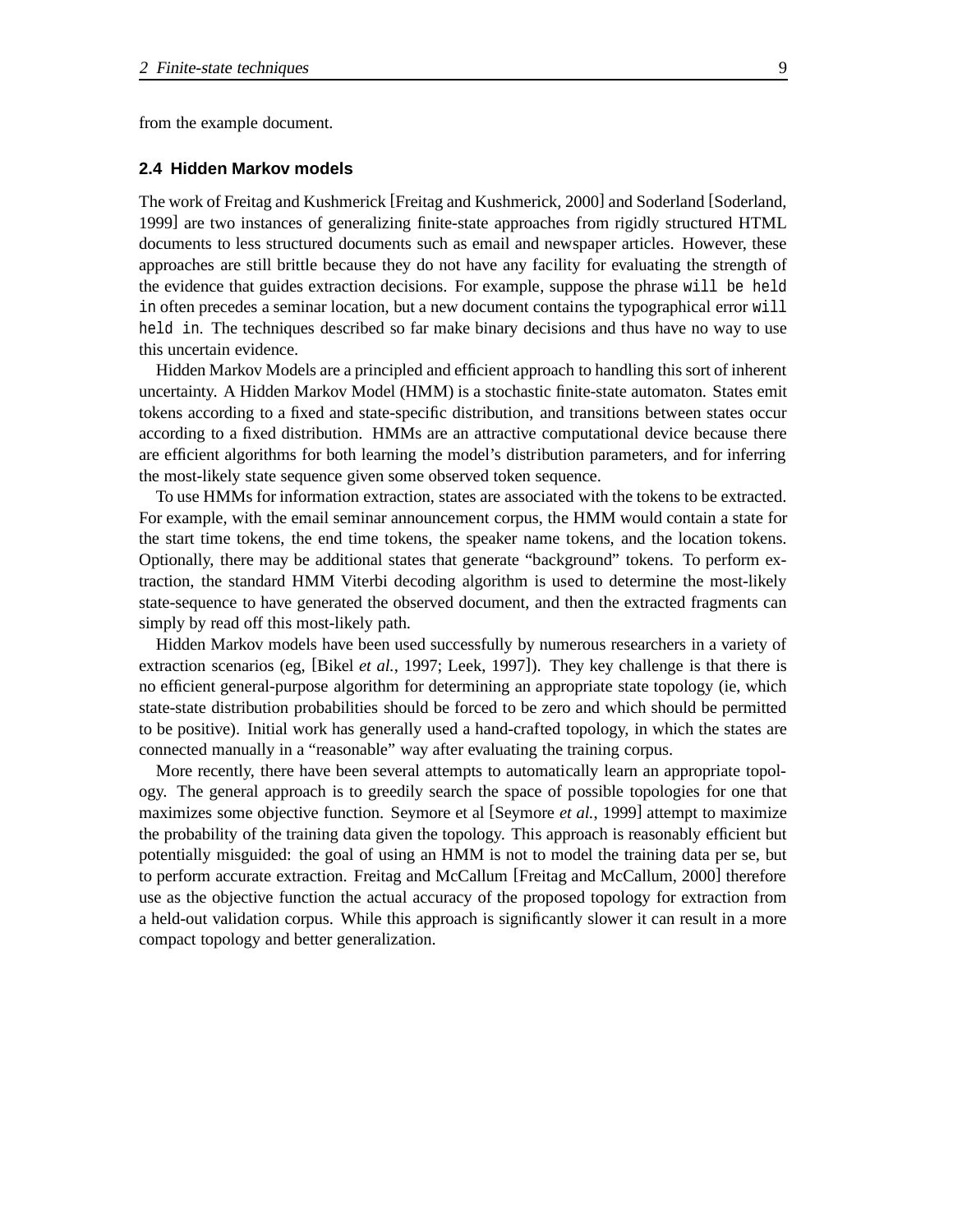#### **2.5 Wrapper maintenance**

All of the wrapper-learning work described earlier ignores an important complication. Information agents generally have no control over the sources from which they receive data. As described above, the agent's wrappers tend to be relatively brittle, as the invariably rely on idiosyncratic formatting details observed during the learning process. Unfortunately, if the source modifies its formatting (for example, to "remodel" its user interface) then the observed regularities will no longer hold and the wrapper will fail. As a concrete example, Figure 2 and Figure 4 show the Altavista search engine, before and after a site redesign.

The two key challenges to wrapper maintenance are *wrapper verification* (determining whether the wrapper is still operating correctly), and *wrapper re-induction* (learning a revised wrapper). The second challenge is considerably more difficult, although even wrapper verification is nontrivial. The difficulty is that at most web sites, either the content to be extracted, or the formatting regularities, or both, may have changed, and the verification algorithm must distinguish the two. For example, suppose that the change in the Microsoft stock price is checked three times at a stock-quote server, and the extracted values are +3.10,



-0.61 and <B><IMG src=advert.gif>. Figure 2: Altavista snapshot before redesign Intuitively our verification algorithm should realize that

the relatively the first two values are "similar" and do not indicate trouble, but the third value is an outlier and probably indicates a defective wrapper.

Kushmerick [Kushmerick, 1999; Kushmerick, 2000b] describes a simple and accurate algorithm for wrapper verification. The algorithm first learns a probabilistic model of the data extracted by the wrapper during a training period when it is known to be operating correctly. This model captures various properties of the training data such as the length or the fraction of numeric characters of the extracted data. To verify the wrapper after the training period, the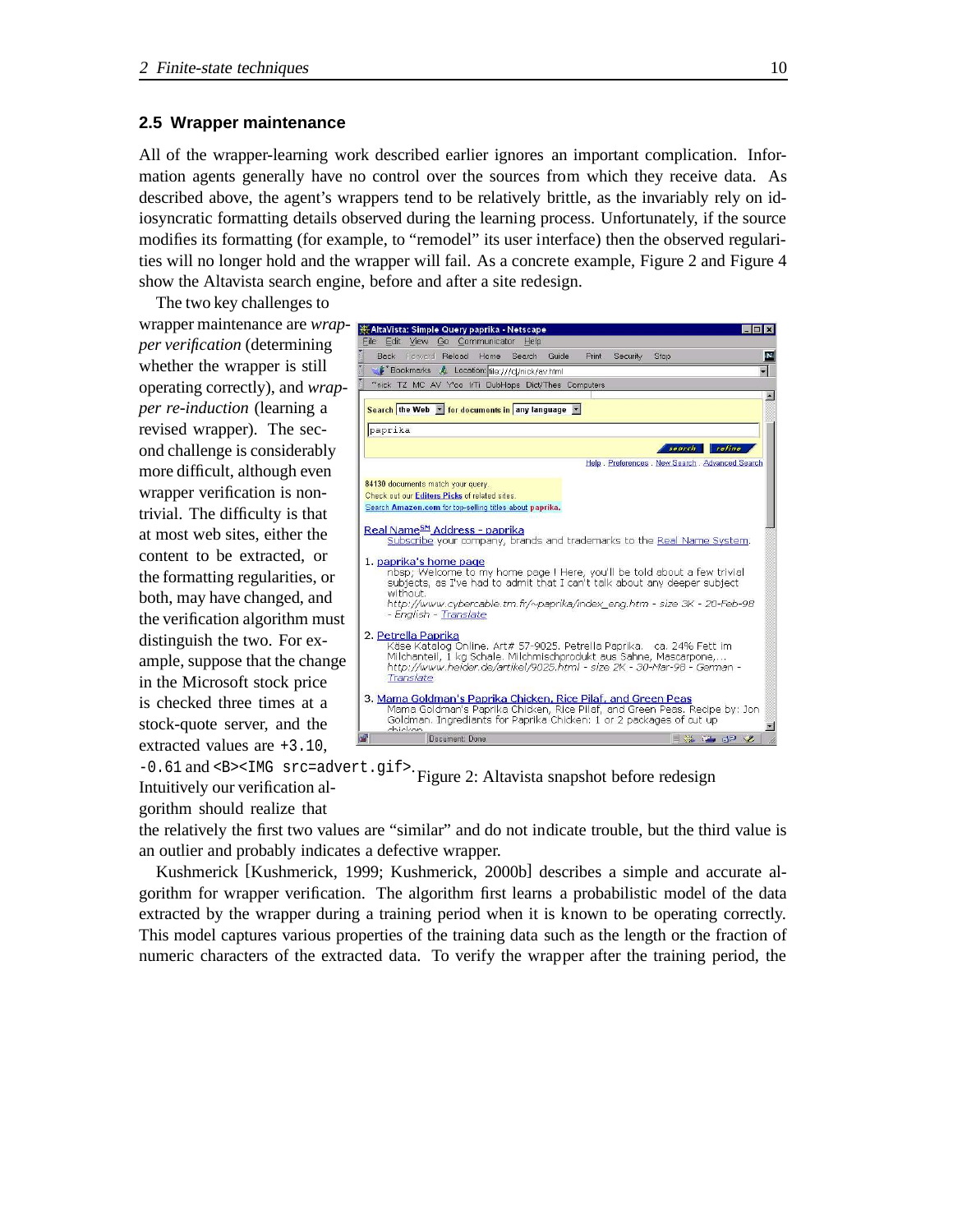extracted data is evaluated against the learned model to estimate the probability that wrapper is operating correctly. The algorithm is domain independent and is not tied to any particular wrapper class or learning algorithm, but rather treats the wrapper as a black-box and inspects only its output. The algorithm handles (acyclic) XML data, not just relational data, so it is applicable to all of the wrapper classes described above.

Wrapper re-induction has also received some attention. Lerman et al [Lerman and Minton, 2000] learn a probabilistic model of the extracted data that is similar to (though substantially more expressive than) that used by Kushmerick. This more sensitive model enables wrapper re-induction as follows. After a wrapper is deemed to be broken, the learned model is used to identify probable target fragments in the (new and unannotated) documents. This training data is then post processed to (heuristically) remove noise, and the data is given to a wrapper induction algorithm. Lerman et al demonstrate empirically that this semi-supervised approach is highly accurate in many real-world extraction scenarios.

#### **2.6 Post-processing extracted content**

The work described so far is highly simplified in that the task is assumed to involve simply processing a given document to extract particular target fragments. However, in many extraction scenarios, the information to be extracted is actually distributed across multiple documents, or an attribute value is given only once on a page but is relevant to several extracted objects. For example, Figure 3 shows a simple scenario in which some attribute values are "re-used" across multiple extracted objects, and other values must be harvested from a collection of hyperlinked documents.

Some of these issues are handled by the wrapper classes defined earlier. For example, Muslea et al's embedded catalog formalism [Muslea *et al.*, 1999] permits an extracted fragment to be "shared" across multiple objects. Furthermore, the information extraction community has long investigated the issue of cross-document references. However, these approaches require considerable linguistic processing and are not applicable to the example shown in Figure 3 (adapted from [Jensen and Cohen, 2001]).

Jensen and Cohen [Jensen and Cohen, 2001] address these problems by proposing a language for specifying how the extracted data should be post-processed. Rules express how the raw extracted data should be grouped into larger composite objects. Jensen and Cohen argue that their language is sufficiently expressive to handle the data extracted from 500 web sites exporting job and product advertisements. Furthermore, they suggest (though do not implement) an algorithm for automatically learning such rules from examples of grouped data.

#### **2.7 Beyond supervision**

The key bottleneck with adaptive information extraction is obtaining the labeled training data. The use of machine learning is motivated by the fact that the cost of labeling documents is usually considerably less than the cost of writing the wrapper's extraction rules by hand. Never-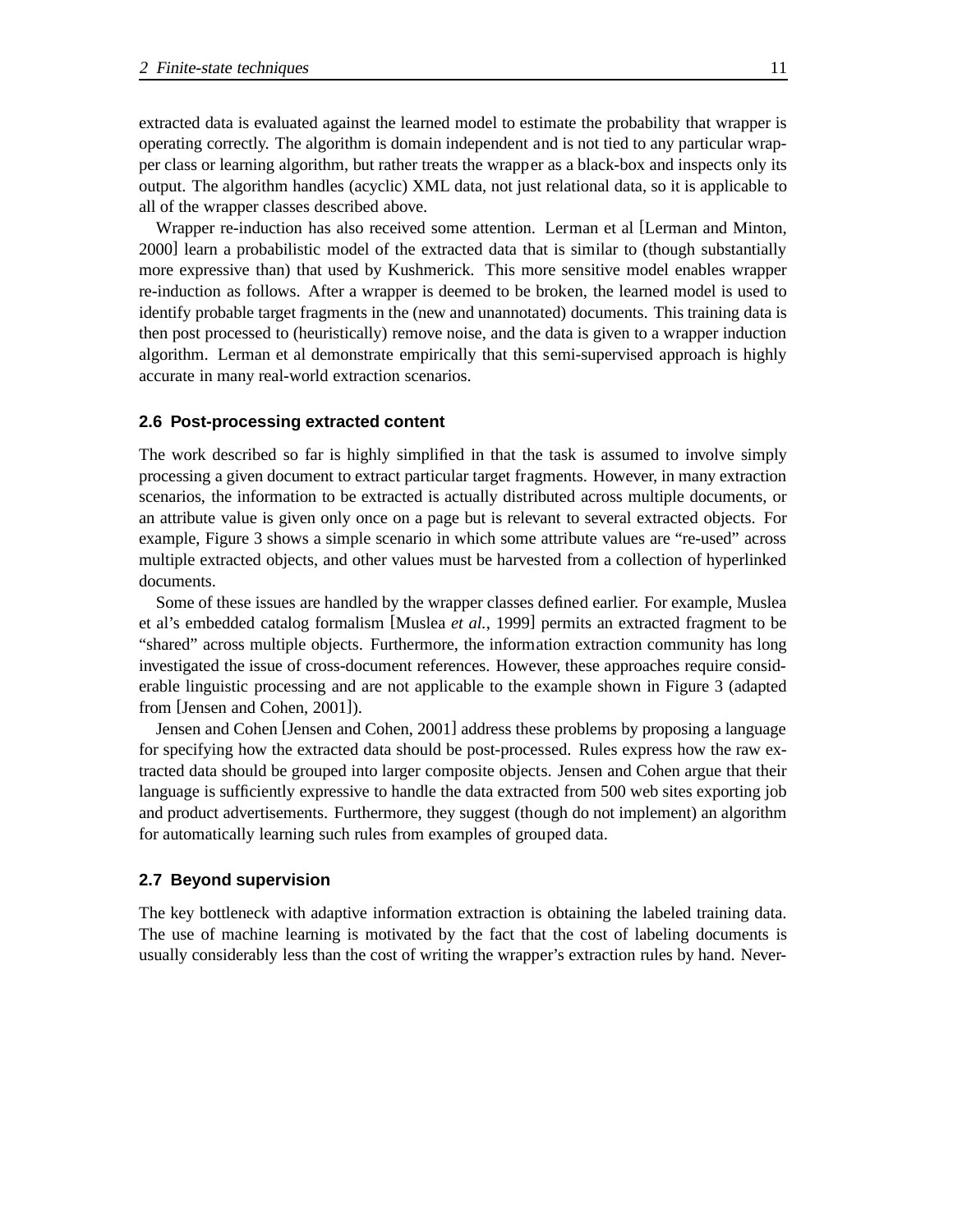

Figure 3: A complicated extraction task in which attribute values are both distributed across multiple documents, and reused across objects.

theless, labeling documents can require considerable domain expertise, and is generally tedious and error-prone. The approaches described so far simply assumes that an adequate training corpus exists, but considerable research effort has investigated so-called "active learning" methods for minimizing the amount of training data required to achieve a satisfactory level of generalization.

The basic idea of active learning is to start with a small amount of training data, run the learning algorithm, and then used the learned wrapper to predict which of the remaining unlabeled documents is most informative, in the sense of helping the learning system generalize most with the one additional training document. As a trivial example, if the corpus contains duplicate documents, then the learner should not suggest that the same document be annotated twice.

As one example of the use of active learning in the context of wrapper induction, consider Muslea et al [Muslea *et al.*, 2000]. The basic idea of this approach is that every information extraction task has a "dual", and correlations between the original task and its dual can help the system identify useful unlabeled documents.

Recall that Muslea et al's wrapper learning algorithm learns a sequence of landmarks for scanning from the beginning of the document to the start of a fragment to be extracted. An alternative way of finding the same position is to scan backwards from the end of the document for a (different!) set of landmarks. Muslea's active-learning extensions solves both learning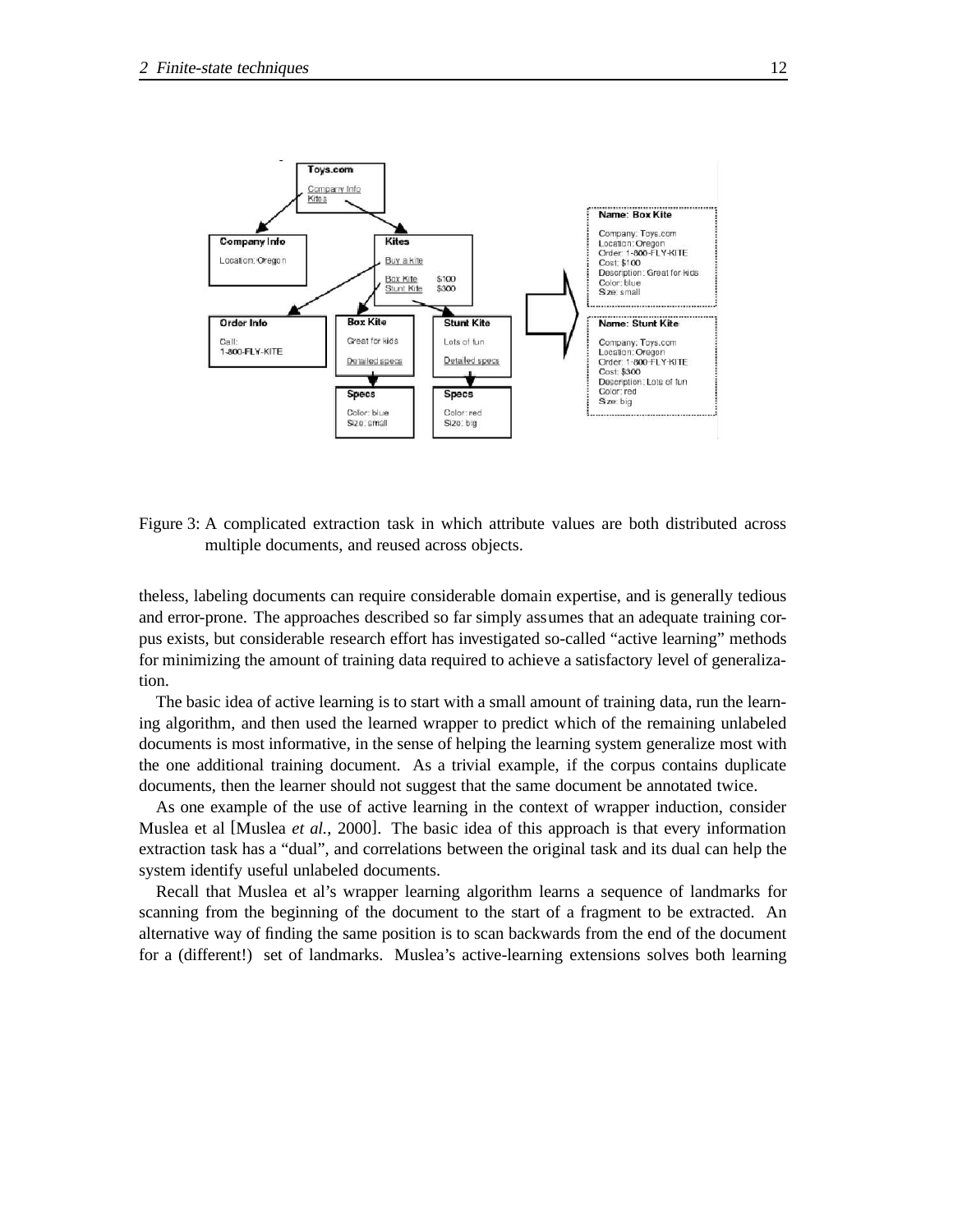tasks in parallel on the available training data. The two resulting wrappers are then applied to all the unlabeled documents. The system then asks the user to label one of the documents for which the two wrappers give different answers. Intuitively, if the two wrappers agree for a given unlabeled document, then the document is unlikely to be useful for subsequent learning.

Muslea et al demonstrate that the active-learning version of their algorithm requires significantly less training data to obtain the same level of generalization. For example, averaged across a variety of challenging extraction tasks, the error of the learned wrapper is about 50% less when the user annotates ten training documents chosen in this intelligent manner, compared to ten documents chosen randomly.

Brin [Brin, 1998] explores a different sort of extraction task, in which the user gives the system examples of some concept. For example, to learn to extract book title/author pairs, the user would supply a small sample of pairs, such

as {(Isaac Asimov, The Robots of Dawn), (Charles Dickens, Great Expectations),  $\ldots$ .



Figure 4: Altavista snapshot after redesign

The job of the extraction system is then to flesh out this list with as many additional instances as possible.

Brin's algorithm iteratively searches the Web for the seed pairs. When it finds a document that contains a pair, it learns an information extraction pattern for that particular pair, and then applies this pattern to the remainder of the page. The resulting extracted pairs are added to the seeds and the process iterates. There is no guarantee that this process will converge or even that the extracted pairs are correct. Nevertheless, preliminary experiments demonstrated promising results.

Finally, Crescenzi et al [Crescenzi *et al.*, 2001] focus on an even bigger challenge: wrapper learning without any supervision (labeled training data) at all. Consider the pages from some online bookstore that would be returned by two queries, for Dickens and for Asimov. In most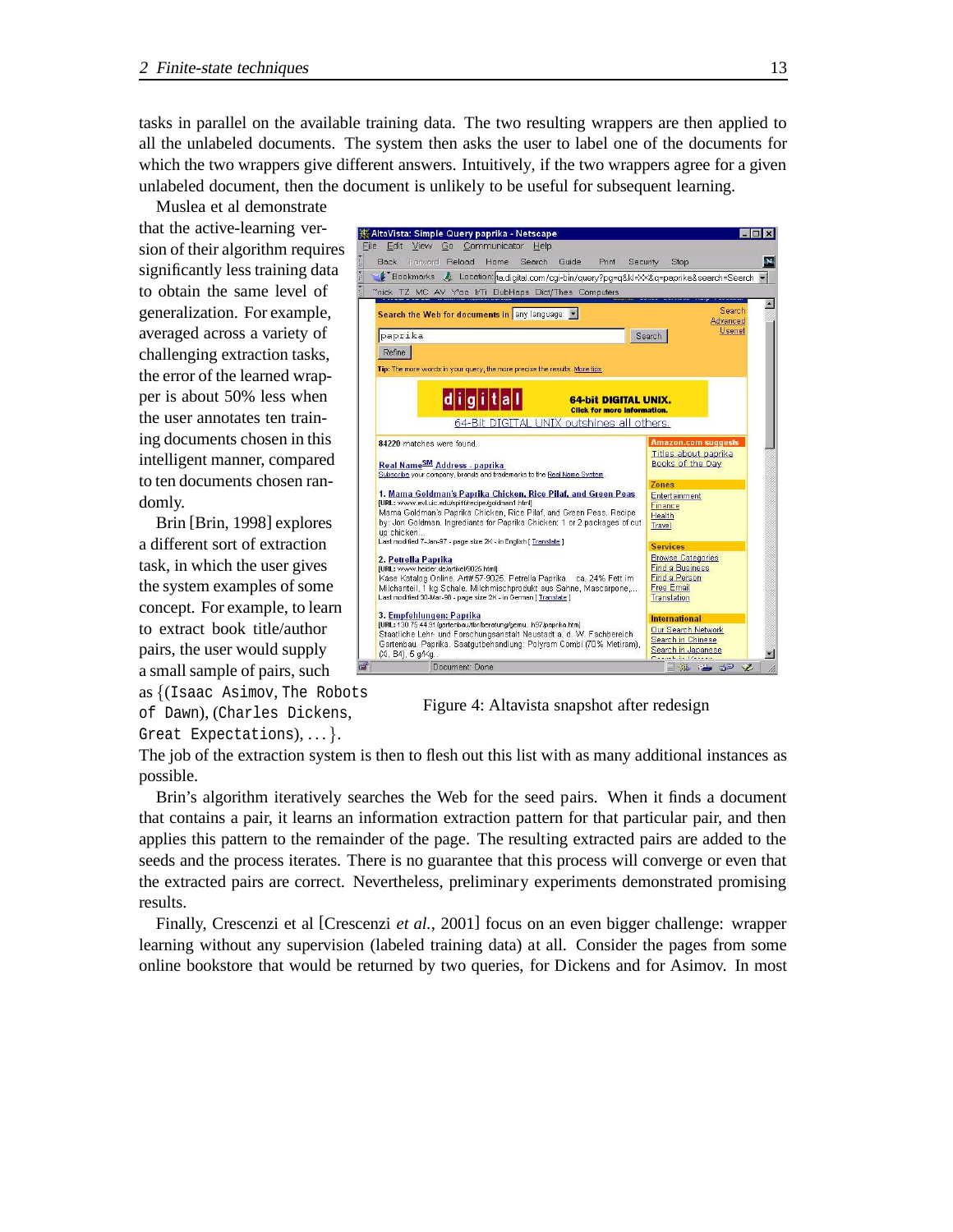cases, these pages would be formatted the same way, with the only difference being the content to be extracted. The intuition behind Crescenzi et al's approach is that a wrapper can be learned by comparing these two pages and finding similarities and differences. The similarities correspond to common formatting and structural elements; the differences correspond to data to be extracted. By repeatedly replacing the differences with wild-cards and noting repetitive structures, their algorithm can learn a wrapper that corresponds to a regular grammar, without the need for any manually labeled training data. Crescenzi et al report that their algorithm works well in a variety of real-world domains.

# **3 Relational learning techniques**

In this section we introduce adaptive IE systems that use relational learning techniques. We present a short introduction to common relational rule induction algorithms and how they are used as a basis in several information extraction systems. We do not focus on the formal foundations of inductive logic programming [Muggleton and Raedt, 1994; Bergadano and Gunetti, 1996]; our goal is to provide a summary of relational rule induction approaches as they have been used for adaptive IE over the past decade.

Before introducing the basic concepts of rule induction let us give a short motivation for using relational techniques for learning wrappers. Several existing techniques for IE (like HMM's presented in Section 2) are based on the assumption to determine relevant text parts to be extracted by statistical means. These finite-state techniques can be seen as some sort of rule learning, ie the learning of production (grammar) rules constrained by certain probability measures. When we talk about rule learning in the context of relational rule learning we have logical rules in mind, in the sense of learning rules of first order predicate logic or at least subsets of first order rules like Horn rules or Prolog programs. As we will see, while the different rules learned by the various IE systems vary in their representation and signature, in general they can all be rewritten in a uniform predicate logic representation.

Talking about learning logical rules in combination with IE only makes sense if we abstract from the pure lexical representation of documents. Thus a first step to use relational learning techniques is to find a suitable document representation suited to the formal framework of logic, literals and logic rules. The most common representation used in relational IE is to interpret a document as a sequence of feature terms or tokens having several attributes describing features of grouped symbols from the document. How the tokenization is done is subject a) to the type of extractions needed, and b) the learning methods used. For example, the relevant features may be its type (integer, char, HTML tag), whether it is upper or lower case, its length, linguistic knowledge about the word category, its genus or even additional semantic knowledge drawn from a rich taxonomy.

For example Thomas [Thomas, 1999] uses a document transformation into feature terms, in which a fragment like  $\text{&b>Pentium} 90 \text{&b>}$  is written as a list of tokens: [token(type=html, tag=b), token(type=word, txt='Pentium'), token(type=int, val=90), token(type=html end, tag=b)].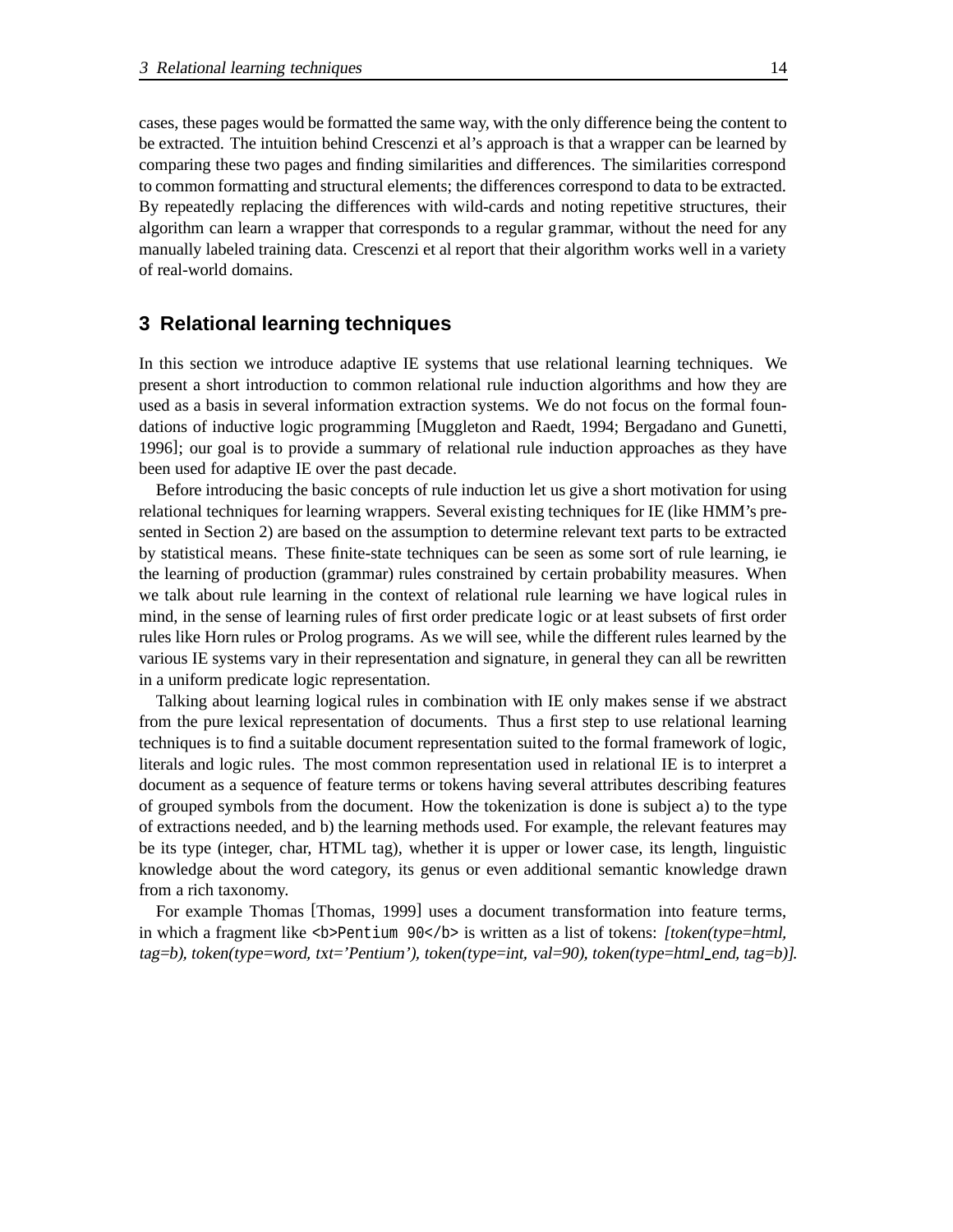If we replace a feature value like b in token(type=html, tag=b) with a variable token(type=html,  $tag=X$ , we can a) describe the class of all tokens of type html, and b) use unification methods to find all non-closing HTML tags in a tokenized document.

It then becomes obvious how more complex patterns can be defined by the use of first order predicate rules. For example, the rule link(Description, Url) :- pos(P, token(type=html, tag=a, href=Url)), sequence $(P, E, T\alpha)$ , not in(token(type=html\_end, tag=a), TokenSeq), next(E, token(type=html\_end, tag=a)) extracts tuples of the form  $\langle$ Description, URL $>$  from a HTML document. For further details of how logic programs can be used for information extraction, see [Thomas, 2000]. In the last decade various representations have been developed, some influenced largely by logic programming [Junker *et al.*, 1999; Thomas, 1999], and other slot-oriented approaches motivated by natural language processing. In essence they all can be represented without much effort in a first order predicate logic syntax.

Additional representations may be used to capture the documents layout. For example, a parse tree of the HTML structure can give information on paragraphs, titles, subsections, enumerations, tables. For information extraction tasks tailored for HTML or XML documents, the Document Object Model (DOM) can provide additional information into the learning and the later extraction process. Systems like that of Cohen [Cohen *et al.*, 2002] and the wrapper toolkit of the MIA system (Section 3.3) make use of such representations. In general the document representation can not be considered to be independent from the extraction task. For example, if someone wants



Figure 5: An online catalogue

to extract larger paragraphs from free natural language documents she probably will use a document representation and therefore relational representation reflecting larger document blocks, compared to someone interested in prices from online catalogues. Nevertheless if relational methods are to be used no matter which representation is chosen it must be presented in terms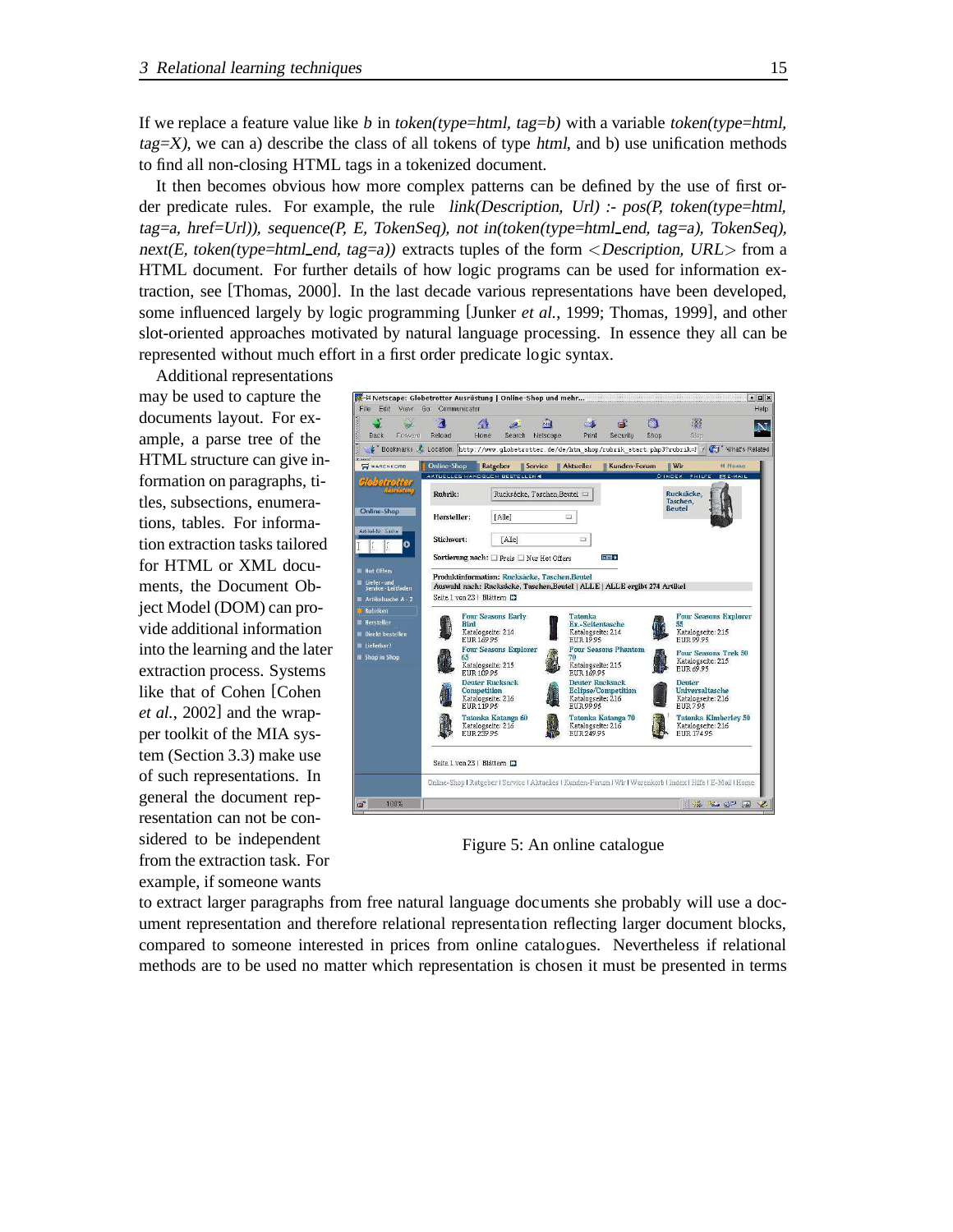of relations.

Section 2 already presented several state of the art adaptive IE algorithms, so what might be the shortcoming of these systems and what might be the advantages of relational rule based IE systems? One answer is that of human readability. A learned rule in the relational approach has a clear conclusion and conjunctive set of premises, which are all understandable because they refer to certain easily recognizable features of the document representation. This of course only holds if the document representation itself is clear and understandable. Thus such a learned rule will also give a clear explanation why it is used for extraction. Another strong argument is that of extending relational learning approaches. Having sets of first order rules in mind, it becomes apparent that adding additional background knowledge like ontologies or additional domain knowledge is easy to do. And even more important this additional knowledge can also be incorporated into the rule construction algorithm, and the inductive rule learning calculus can be extended by reasoning components from automated deduction systems. For example, some IE systems make use of additional semantic knowledge derived from a taxonomy [Califf, 1998; Soderland, 1997].

By now we can think of relational learning as a core algorithm that expects a set of examples in the form of relation instances, some additional knowledge (the background theory) and a set of predicates from which rules can be build. The algorithm tries to construct rules using the background theory and these special predicates such that the new rules explain (cover) the presented positive examples and exclude (if given) the negative ones. Applying this approach to the tasks of IE involves the use of a appropriate relational document representation, text examples as grounded facts, and additional predicates plus a background theory used to check certain features of text fragments and tokens. In theory the core algorithm is not affected by the representation: by choosing the right representation, a standard relational rule induction algorithm can be used as core learning algorithm for adaptive IE. In practice it turns out that due to complexity issues modification and tailored approaches are needed, but the important point is the theoretical framework of learning logical rules [Bergadano and Gunetti, 1996] provides a well understood and formal basis for adaptive information extraction.

# **3.1 Rule Learning**

Because IE involves extracting certain fragments from a document (where the key idea is that the extracted fragments are rule variable bindings), we will not discuss propositional rule learning. Since we adopt the general approach from Section 2 that extraction rules consist of delimiters and slots (extraction variables), we are confronted with the problem of inducing left and right delimiters. Additionally many approaches also try to induce some information about the extractions itself, by recognizing certain specific features from the provided example fragments. For example they generalize starting from certain linguistic or semantic features. So far almost all existing relational approaches are using one of the following techniques.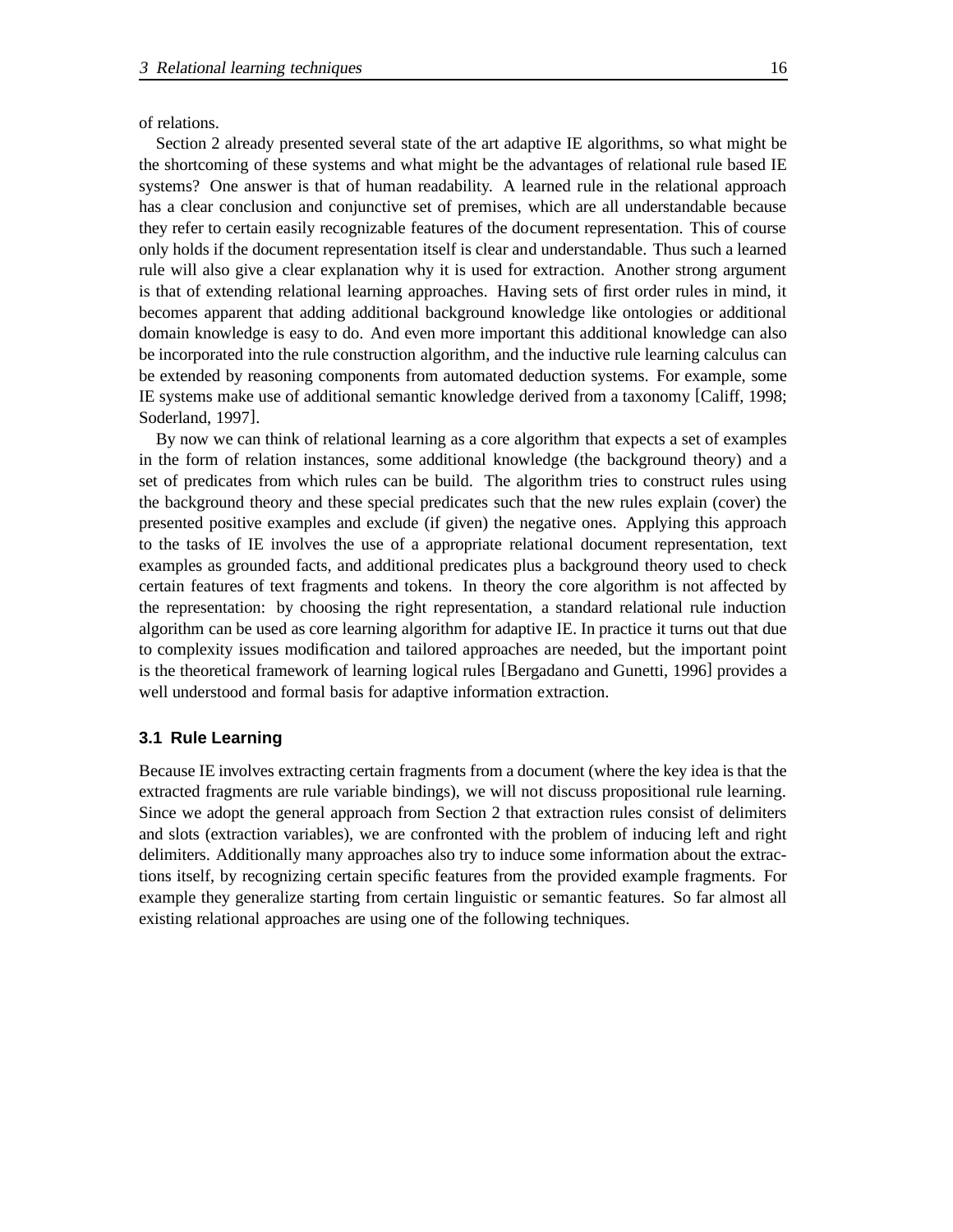Sequential-Covering(Target Attribute,Attributes,Examples,Threshold)

Learned Rules  $\leftarrow \{\}$ 

Rule ← Learn-One-Rule(Target Attribute,Attributes,Examples)

while Performance(Rule,Examples) > Threshold, do

Learned Rules ← Learned Rules + Rule

Examples  $\leftarrow$  Examples - {examples correctly classified by Rule}

Rule ← Learn-One-Rule(Target Attribute,Attributes,Examples)

Learned Rules  $\leftarrow$  sort Learned Rules according to Performance over Examples

return Learned Rules

Figure 6: Sequential covering algorithm.

# **3.1.1 One-shot learning.**

Given a set of positive examples and perhaps negative examples plus additional information needed (eg the documents the examples are drawn from), these approaches try to learn a rule in one step. One shot learning approaches do no refinement and evaluation at each step during the rule building process, instead they assume their applied learning operators are good enough or they pass the evaluation and further refinement of learned rules to the user. The Autoslog [Riloff, 1994] system and the T-Wrapper system [Thomas, 1999] use one shot learning approaches.

# **3.1.2 Sequential covering.**

In contrast to One Shot Learning a sequential covering involves an iterative process of refinement and testing. The general Sequential Covering algorithm is shown in Figure 6 (adapted from [Mitchell, 1997]). This algorithm learns a disjunctive set of rules depending on a threshold with regard to the performance of a learned rule. In other words, the learned rule set may still cover some negative examples. The algorithm repeatedly tries to learn one rule meeting the threshold condition. As long as the threshold is not met the example set for the next iteration is built by removing the positive and negative examples covered by the previously learned rule. Sequential Covering serves as a basis for many inductive algorithms. The crucial point of this algorithm is the function Learn-One-Rule. Clark and Niblet [Clark and Niblett, 1989] provide a K-Beam Search based algorithm, which is by now one standard approach for learning one rule.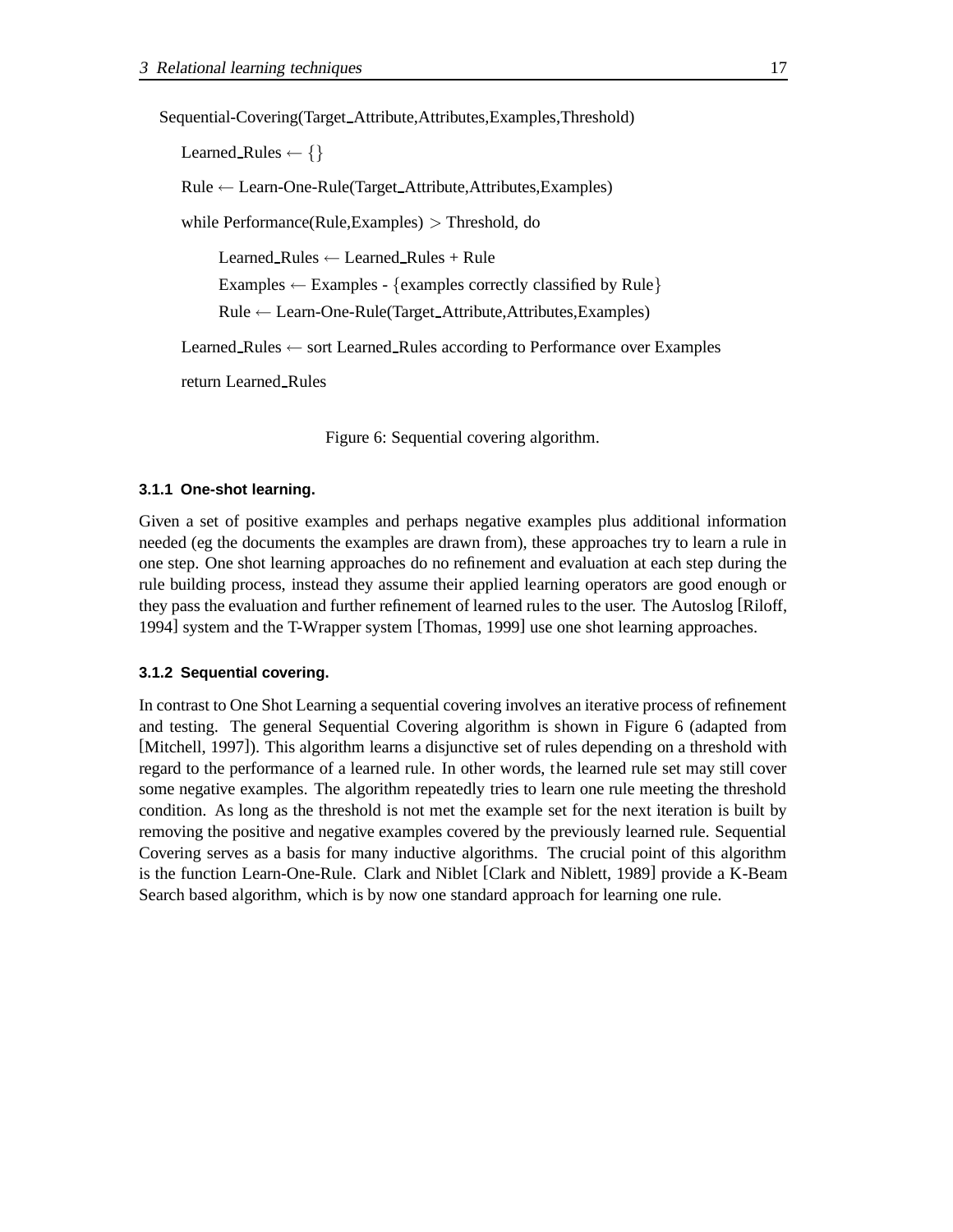FOIL(Target Predicate, Predicates, Examples)

Pos ← Examples for which Target Predicate is true

 $Neg \leftarrow$  Examples for which Target Predicate is false

Learned Rules  $\leftarrow \{\}$ 

while Pos, do

NewRule  $\leftarrow$  rule that predicts Target\_Predicate with no preconditions

 $NewRuleNeg \leftarrow Neg$ 

while NewRuleNeg, do

Candidate Literals  $\leftarrow$  generate new body literals for NewRule, based on Predicates

Best Literal ← argmax  $l \in$  Candidate Literals FOIL GAIN(l, New Rule)

add Best Literal to preconditions of NewRule

NewRuleNeg  $\leftarrow$  subset of NewRuleNeg that satisfies NewRule preconditions

Learned Rules  $\leftarrow$  Learned Rules + NewRule

 $Pos \leftarrow Pos - \{members \space of \space Pos \space covered \space by \space NewRules \}$ 

return Learned\_Rules

Figure 7: The FOIL algorithm.

#### **3.1.3 FOIL: Learning first order rules.**

Though the Sequential Covering algorithm builds the basis for many inductive rule learning algorithms it is in combination with CN2 a propositional rule learner. Nevertheless it builds a basis for many first order rule learning approaches. A widely used first order rule learning algorithm is the top-down procedure called FOIL [Quinlan, 1990]. Modified versions of FOIL are the basis for most adaptive IE systems using relational learning techniques. For example, the SRV system [Freitag, 1998] uses a FOIL based core algorithm. FOIL tries to find a description of a target predicate, given a set of examples and some background knowledge. In general the background theory and examples are function-free ground facts, where the examples are positive and negative instances of the target predicate. Here negative instances means explicitly stating for which instantiations the target predicate shall not be true. FOIL uses the closed world assumption during rule learning: every instance not declared positive is assumed to be negative.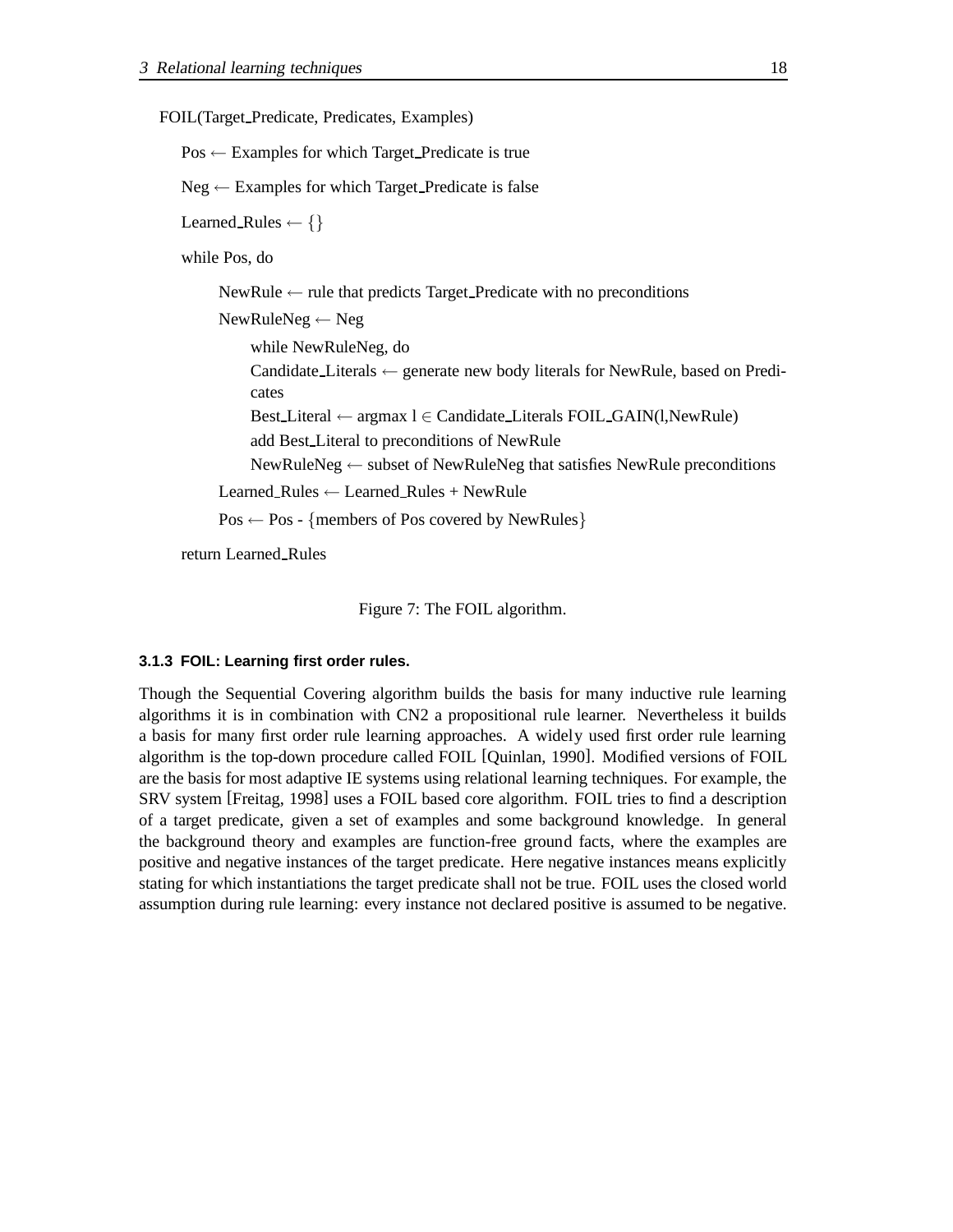Assume we chose a document representation where a document *D* is mapped to a set of facts  $T(D)$  of the form word(Pos,Token), where Pos is the starting position of the text fragment described by the token Token. Token is a feature term in the previously discussed sense. Further we have a set of dedicated predicates, which FOIL uses for rule construction. In general these predicates are of two different types: one to test for certain token features and the other to set tokens into relation to each other. For example,  $next(P1, P2)$  describes all tokens at position P1 and its direct successor token referred by P2. The reader can think of many different relational predicates like: fragment(P1, Length, F) or near  $by(P1,P2)$ . Examples for predicates checking certain features may be has\_feature(type, html, Token), which checks if a token Token has the attribute type and if its value is html. An additional background theory provides the definition for these predicates. At this point the advantage of relational and first order rule learning becomes apparent. Suppose our document representation is modified so that it contains relational information in the sense of a document object model (DOM). Then to learn rules taking advantage of additional document layout features, we need only extend the background theory with additional predicates for traversal and retrieval of DOM nodes. Let us return to the FOIL algorithm. What is left to demonstrate FOIL are examples. Assuming we want to learn a rule extract $(X, Y)$ . Note this is a multi slot rule which itself defines a problem class in the IE context. Because examples have to contain the target predicate our examples will be of the form extract("Tatonka Kimberley 50","EUR 174.95").

Now that we know how to define positive examples let us see how to represent negative ones. In comparison to some finite state techniques the need for negative examples may be a shortcoming. While FOIL needs negative examples, we do not necessarily have to provide them by tedious annotating them by hand. Some assumptions can be taken, such that negative examples can be generated automatically. For example we can take a closed world assumption: negative examples are all those text tuples not explicitly stated to be positive ones. Besides the huge amount of possible tuples that can be generated, this has another serious shortcoming: if a document contains more relevant fragments than annotated, we will run into problems if we rely on the closed world assumption. So either we must exhaustively enumerate all relevant fragments of the document, or else we must use heuristics to construct negative examples automatically. Examples of such heuristics include text fragments consisting of positive examples but extended to the left and right or permutation of positive example arguments. Freitag [Freitag, 1998] uses a heuristic that constructs negative examples from all those fragments with more, or fewer, tokens than the positive examples.

Let us start FOIL's top-down learning with the most general rule extract(X, Y)  $\leftarrow$  true. As long as the current rule covers one of the negative examples—for example extract("Tatonka","EUR") (see Figure 5)—the body of the rule is extended by the best constraining literal. Most applications of FOIL in the context of IE use a similar function to that of Quinlan's FOIL GAIN which characterizes the information contained in the ratio of positive and negative examples in a set of examples. The SRV system uses following gain function:  $I(S) = -log_2(P(S)/(P(S) + N(S)))$ ,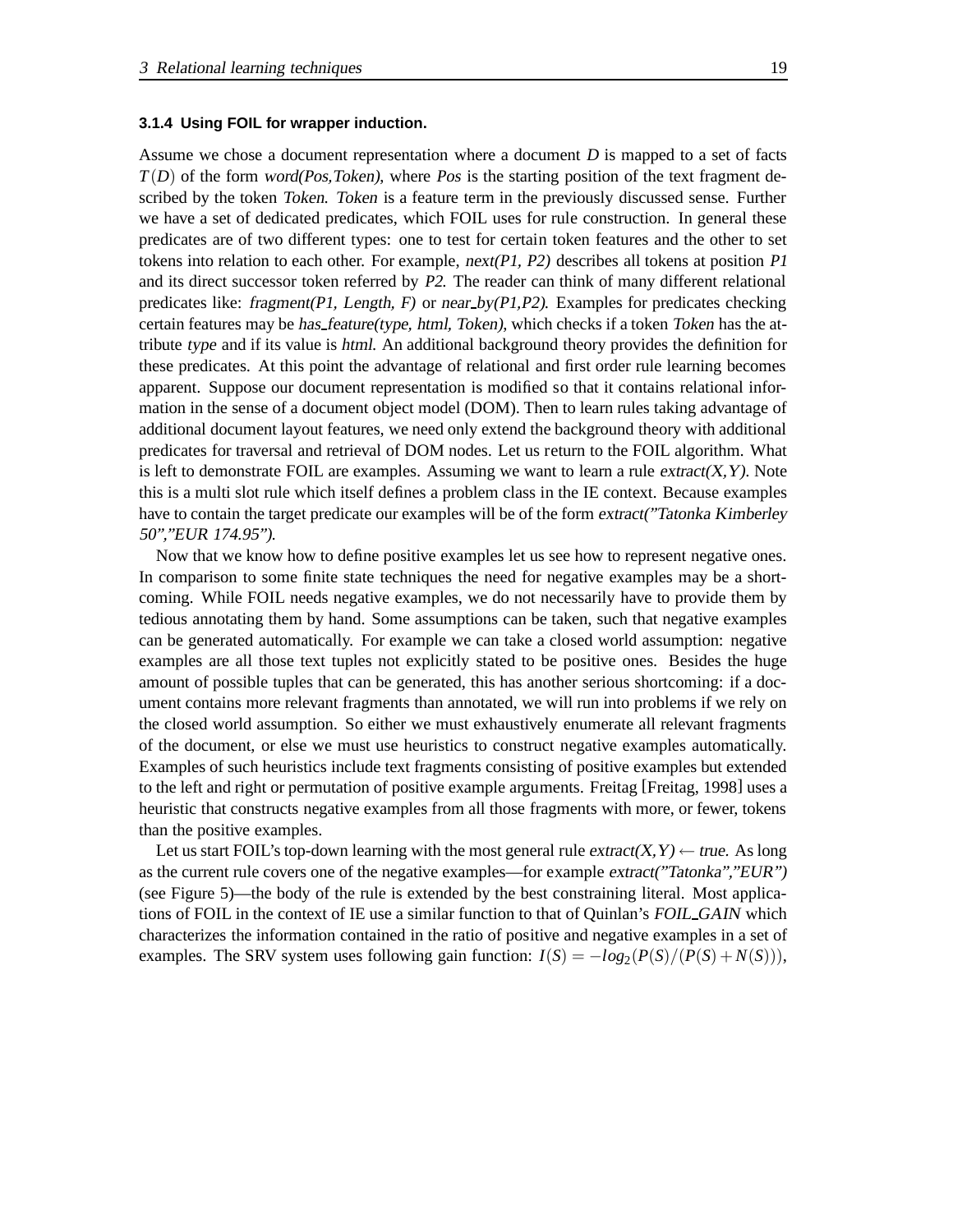where  $P(S)$  and  $N(S)$  are the positive and negative number of examples of the example set *S*.  $GAIN(A) = P(S_A)(I(S) - I(S_A))$  with  $S_A$  is the subset of S covered by the rule after adding the literal *A* to it. The computation of the best literal is thus very expensive depending on the document sets and the complexity of the predicates. The following rules illustrate some hypothetical intermediate steps during a possible rule induction process:

 $extract(X, Y) \leftarrow fragment(P1, 2, X)$ , fragment(P2,2, Y).  $\text{extract}(X, Y) \leftarrow \text{fragment}(P1, 2, X), \text{ near-by}(P1, P2, Y), \text{ fragment}(P2, 2, Y).$  $extract(X, Y) \leftarrow word(P0, \text{Token1}), has\_feature(type, \text{html}, \text{Token1}),$ has feature(color,blue,Token1), next(P0,P1), fragment(P1,2,X), near by(P1,P2, Y), fragment(P2,2, Y), in(Token2, Y), has feature(type,float,Token2).

#### **3.2 Relational learning techniques in practice**

In the following we will introduce some adaptive IE systems that use relational learning techniques or are very strongly connected to it.

#### **3.2.1 One-shot learning.**

AutoSlog [Riloff, 1994] learns a set of extraction patterns by specializing a set of general syntactic patterns. Such patterns are called concept nodes and consist of certain attributes like rule trigger, constraints, constant slots or enabling condition.

AutoSlog needs semantic pre-processing which involves a user to tag the example documents with certain semantic labels. The system expects a part of speech (POS) or linguistically tagged input document. The key idea is to figure out a *trigger* word and matching predefined linguistic patterns. The algorithm then tries to modify these patterns by several heuristics and the use of a taxonomy. The AutoSlog algorithm does not contain any inductive step, it is left to the user to accept or reject a learned rule. It is mentioned in the context of relational learning techniques, because concept nodes may be easily rewritten in the form of logic rules and thus specializing among those is similar to relational learning.

Another one shot learning system by Thomas is T-Wrappers [Thomas, 1999]. Similar to Kushmerick he defines several wrapper classes assuming that the essential part for wrapper construction is it to learn left and right delimiters, which he calls anchors. Thomas describes wrapper in a Prolog-like language [Grieser *et al.*, 2000]. His approach can be summarized into three steps: 1) for each argument of each example tuple collect the left and right text fragments wrt. to a given length 2) generalize on all left and on all right fragments, such that for a 3 tuple for example this generalization process results in 6 anchor patterns. 3) depending on the wrapper class [Grieser *et al.*, 2000] use a pre-defined structural rule layout where the learned anchors are inserted. Thomas uses a feature term representation for text fragments and antiunification (LGG) based techniques for generalization. In contrast to Riloff he uses a bottom-up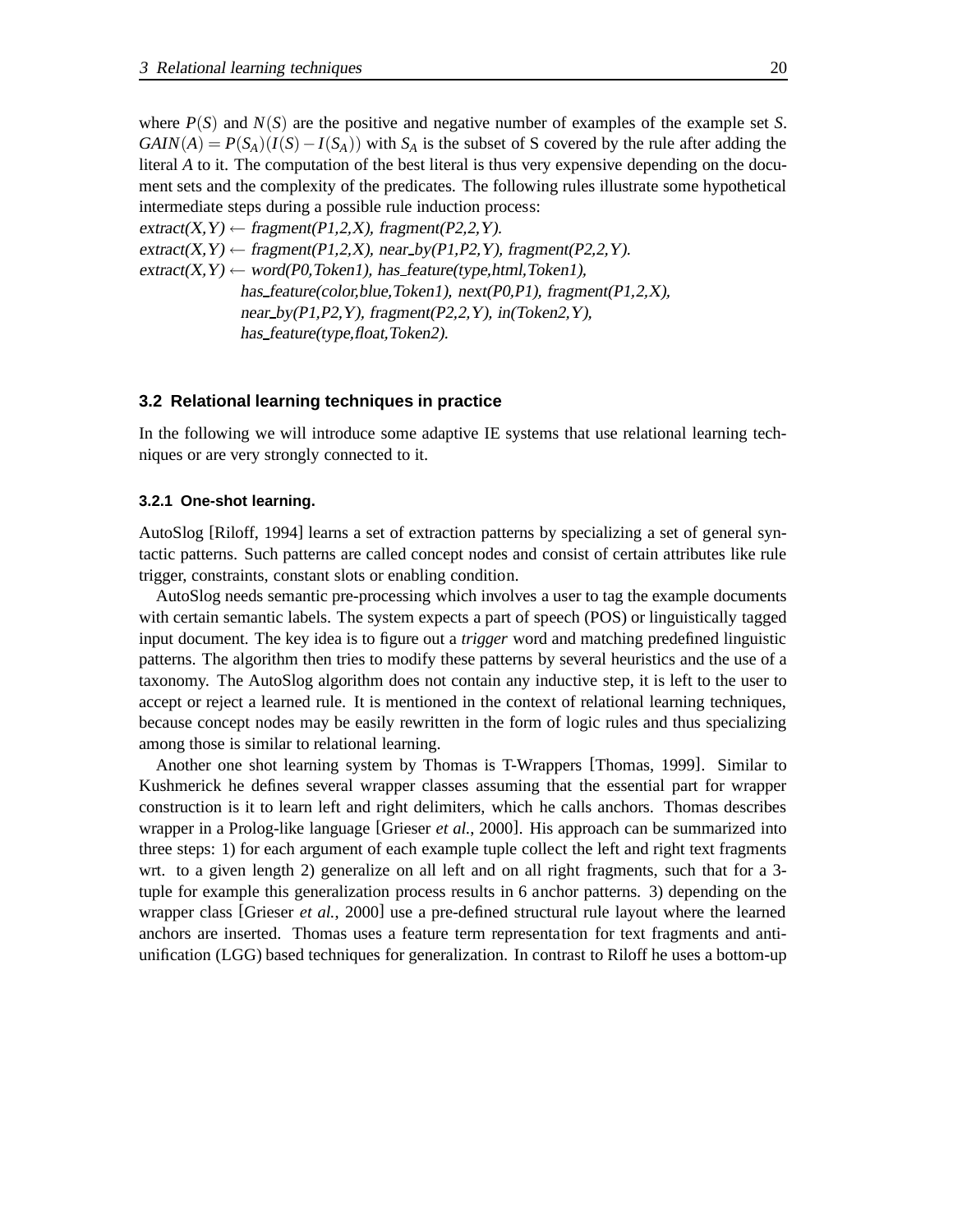| File                                          |                                                                       | W Netscape: results <2> |                                          |                                                            |        |                                                                                                                                                                         |                                                       |          |      |                             | $=$ $\Box$ $\times$ |  |
|-----------------------------------------------|-----------------------------------------------------------------------|-------------------------|------------------------------------------|------------------------------------------------------------|--------|-------------------------------------------------------------------------------------------------------------------------------------------------------------------------|-------------------------------------------------------|----------|------|-----------------------------|---------------------|--|
|                                               | Edit                                                                  | View                    | Go                                       | Communicator                                               |        |                                                                                                                                                                         |                                                       |          |      |                             | Help                |  |
|                                               |                                                                       |                         | Z                                        | 帶                                                          | D.     | ली                                                                                                                                                                      | $-8$                                                  | нÊ       | ô    | 濃                           | $\mathbf N$         |  |
|                                               | Back                                                                  | Forward                 | Reload                                   | Home                                                       | Search | Netscape                                                                                                                                                                | Print                                                 | Security | Shop | Stop                        |                     |  |
|                                               |                                                                       |                         |                                          |                                                            |        | Bookmarks & Location: file: /home/bthomas/learned t wrapper.html                                                                                                        |                                                       |          |      | <b>A Guy</b> What's Related |                     |  |
|                                               |                                                                       |                         |                                          |                                                            |        | <b>DEBUG OUTPUT</b>                                                                                                                                                     |                                                       |          |      |                             |                     |  |
|                                               |                                                                       |                         | Generalized Wrapper Class: strict island | Generated Example Wrapper Class: strict_island             |        | Page:http://www.globetrotter.de/de/htm_shop/rubrik_start.php3?rubrik=Rucks%E4cke,+Taschen,Beutel                                                                        |                                                       |          |      |                             |                     |  |
|                                               |                                                                       |                         |                                          |                                                            |        | learned template:                                                                                                                                                       |                                                       |          |      |                             |                     |  |
|                                               |                                                                       |                         | wrapper(Product, Price) :=               |                                                            |        |                                                                                                                                                                         |                                                       |          |      |                             |                     |  |
|                                               |                                                                       |                         |                                          | # any and html end(tag = td, value = " $\langle$ TD>") and |        |                                                                                                                                                                         |                                                       |          |      |                             |                     |  |
|                                               |                                                                       |                         |                                          |                                                            |        | html(value = " <td "="" height="54" id="text1" width="144">, tag = td, height = 54, width = 144, id = text1) and</td> <td></td> <td></td> <td></td> <td></td> <td></td> | , tag = td, height = 54, width = 144, id = text1) and |          |      |                             |                     |  |
|                                               |                                                                       |                         |                                          |                                                            |        | html(value = X1, tag = a, href = X2, target = _top) and html(value = " <b>", tag = b) and</b>                                                                           |                                                       |          |      |                             |                     |  |
|                                               |                                                                       |                         |                                          | Product = longest not in(html or html end) and             |        |                                                                                                                                                                         |                                                       |          |      |                             |                     |  |
|                                               |                                                                       |                         |                                          |                                                            |        | html end(tag = b, value = " $\langle$ B>") and html end(tag = a, value = " $\langle$ A>") and                                                                           |                                                       |          |      |                             |                     |  |
|                                               |                                                                       |                         |                                          |                                                            |        | html(value = "<br>", tag = br) and shortest not in(punct(value = :)                                                                                                     |                                                       |          |      |                             |                     |  |
|                                               |                                                                       |                         |                                          | $int(value = X3)$ and $html(value = " and$                 |        |                                                                                                                                                                         |                                                       |          |      |                             |                     |  |
|                                               |                                                                       |                         |                                          | Price = longest not in(html or html end)                   |        |                                                                                                                                                                         |                                                       |          |      |                             |                     |  |
|                                               |                                                                       |                         |                                          | html end(tag = td, value = "                               |        |                                                                                                                                                                         |                                                       |          |      |                             |                     |  |
|                                               |                                                                       |                         |                                          |                                                            |        | (html(value = " <td "="" height="54" width="54">, tag = td, width = 54, height = 54)</td> <td></td> <td></td> <td></td> <td></td> <td></td>                             | , tag = td, width = 54, height = 54)                  |          |      |                             |                     |  |
|                                               | or                                                                    |                         |                                          |                                                            |        |                                                                                                                                                                         |                                                       |          |      |                             |                     |  |
|                                               |                                                                       |                         |                                          |                                                            |        |                                                                                                                                                                         |                                                       |          |      |                             |                     |  |
| html end(tag = tr, value = " $\langle$ TR>")) |                                                                       |                         |                                          |                                                            |        |                                                                                                                                                                         |                                                       |          |      |                             |                     |  |
|                                               | html(value = $X4$ , tag = $X5$ ) and html(value = $X6$ , tag = $X7$ ) |                         |                                          |                                                            |        |                                                                                                                                                                         |                                                       |          |      |                             |                     |  |
|                                               |                                                                       |                         |                                          |                                                            |        |                                                                                                                                                                         |                                                       |          |      |                             |                     |  |
|                                               |                                                                       |                         |                                          |                                                            |        | testing learned pattern                                                                                                                                                 |                                                       |          |      |                             |                     |  |
|                                               |                                                                       |                         |                                          |                                                            |        |                                                                                                                                                                         | EUR 169.95                                            |          |      |                             |                     |  |
|                                               |                                                                       |                         |                                          | Four Seasons Early Bird<br>Tatonka Ex. - Seitentasche.     |        |                                                                                                                                                                         | EUR 19.95                                             |          |      |                             |                     |  |
|                                               |                                                                       |                         |                                          |                                                            |        |                                                                                                                                                                         | EUR 99.95                                             |          |      |                             |                     |  |
|                                               |                                                                       |                         |                                          | Four Seasons Explorer 55                                   |        |                                                                                                                                                                         |                                                       |          |      |                             |                     |  |
|                                               |                                                                       |                         |                                          | Four Seasons Explorer 65<br>Four Seasons Phantom 70        |        |                                                                                                                                                                         | EUR 109.95<br>EUR 169.95                              |          |      |                             |                     |  |
|                                               |                                                                       |                         |                                          | Four Seasons Trek 50                                       |        |                                                                                                                                                                         | EUR 69.95                                             |          |      |                             |                     |  |
|                                               |                                                                       |                         |                                          |                                                            |        |                                                                                                                                                                         | EUR 119.95                                            |          |      |                             |                     |  |
|                                               |                                                                       |                         |                                          | Deuter Rucksack Competition                                |        |                                                                                                                                                                         |                                                       |          |      |                             |                     |  |
|                                               |                                                                       |                         |                                          |                                                            |        | Deuter Rucksack Eclipse / Competition EUR 99.95                                                                                                                         |                                                       |          |      |                             |                     |  |
|                                               |                                                                       |                         |                                          | Deuter Universaltasche                                     |        |                                                                                                                                                                         | EUR 7.95                                              |          |      |                             |                     |  |
|                                               |                                                                       |                         |                                          | Tatonka Katanga 60                                         |        |                                                                                                                                                                         | EUR 239.95                                            |          |      |                             |                     |  |
|                                               |                                                                       |                         |                                          | Tatonka Katanga 70<br>Tatonka Kimberley 50                 |        |                                                                                                                                                                         | EUR 249.95<br>EUR 174.95                              |          |      |                             |                     |  |

Figure 9: Learned T-Wrapper rule and extractions.

strategy, starting with the surrounding fragments (the most specific ones) of each argument of each example. The T-Wrapper system learns from positive examples only, does not use any linguistic knowledge (though this can be easily encoded into the feature term representation) and it learns multi slot extraction rules. Only a handful of examples is needed to produce wrappers for HTML documents without the need of post processing the learned wrapper. Figure 9 shows such a learned rule and extractions from the web page shown in Figure 5.

# **3.2.2 FOIL-based systems: Top-down learning.**

One of the most successful ILP and top-down based learning system used for IE is the SRV system by Freitag [Freitag, 1998]. SRV strongly follows the idea of the standard FOIL algorithm as described in Section 3.1. The system is capable of learning single slot wrappers from natural and HTML texts. It also follows the key idea in learning left and right delimiters. Freitag also extended SRV's feature predicates and document representation by linguistic information.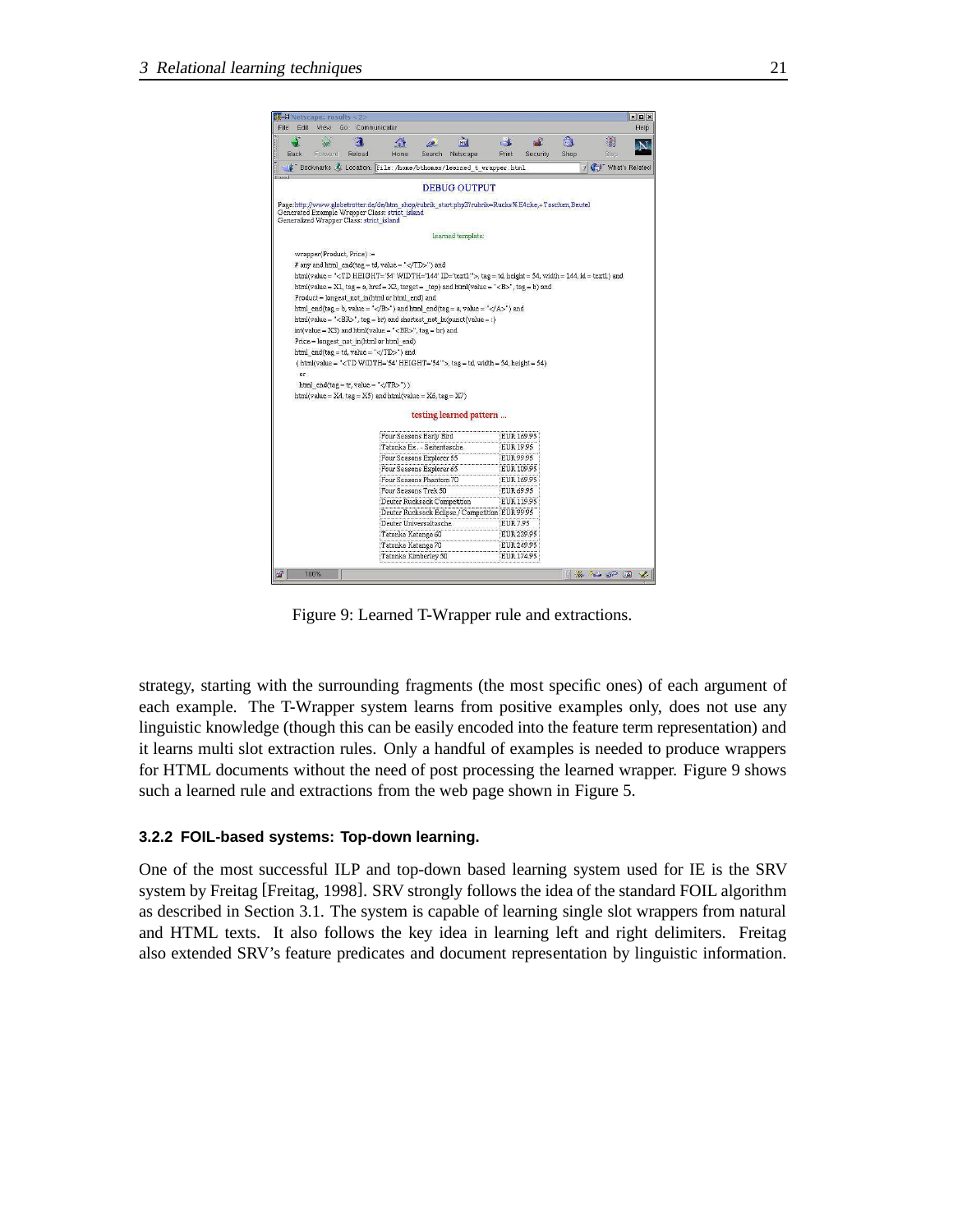Surprisingly this had little effect on the performance of SRV. Though Freitag uses a standard FOIL algorithm his representation of rules does not follow the strict concept of first order rules or standard Prolog rules. Junker et al [Junker *et al.*, 1999] illustrates how to use a top-down sequential covering algorithm to learn Prolog rules. Junker et al focuses on single slot extraction and text documents. Their algorithm can be seen as a special ILP learner based on a set of operators used for rule refinement. Each of these operators can be understood as transformations or inference rules, replacing or introducing new or modified literals to the body of a rule.

#### **3.2.3 Bottom-up learning.**

Bottom-up algorithms start with the most specific rules or example instances and stepwise generalize these rules until a certain stop criterion is reached (eg none of the negative examples are covered and most of the positive ones). Soderland presents the Crystal system [Soderland, 1997], which uses a bottom-up sequential covering algorithm. Crystal and the later implemented system WebFoot (for HTML documents) use two different generalization operations: a unification-based operation for syntactic generalization, and a second based on knowledge drawn from a taxonomy to generalize on the slot fillers. For example, assume a semantic constraint allows as slot fillers instances of the class  $\langle$  *PERSON*  $>$  and a word he is an instance of class < *GENERICPERSON* > which is a subclass of < *PERSON* >. Then the semantic constraint for the word he is met because of the implication. Furthermore in Crystal whole sentences are linguistically pre-processed and annotated to serve as examples. The system is able to learn multi slot extraction rules given positive and negative examples.

## **3.2.4 Hybrid relational learning techniques.**

A serious problem using top-down learning algorithms for IE is to guide the search for good body literals. As long as the search space can be kept small, a pure non-biased top-down approach may be tractable for IE. But in general the great number of negative examples and the use of more sophisticated predicates (eg background theory) for rule refinement blows up the search space. Thus a standard top-down algorithm that exhaustively checks all possible rule refinements is infeasible. On the other hand using a standard bottom-up algorithm often leads to overly specific rules with very low recall.

The Rapier [Califf, 1998] system combines top-down and bottom-up techniques to learn single slot extraction rules from POS-tagged documents. In fact it uses a similar approach adapted from the ILP system CHILLIN to learn three patterns: pre-filler patterns (left delimiter), postfiller-pattern (right delimiter), and a patterns for the slot-filler itself. Like most of the other systems it uses a linguistic pre-processing step to annotate the document with part of speech information. For the generalization step Rapier uses a modified LGG operator, that provides disjunctions of two patterns to be generalized. Rapier begins by generalizing two filler patterns. This generalized pattern is used to initiate a top-down learning step. Elements to be added to the rule are created by generalizing the appropriate portions of the pre-fillers or post-fillers of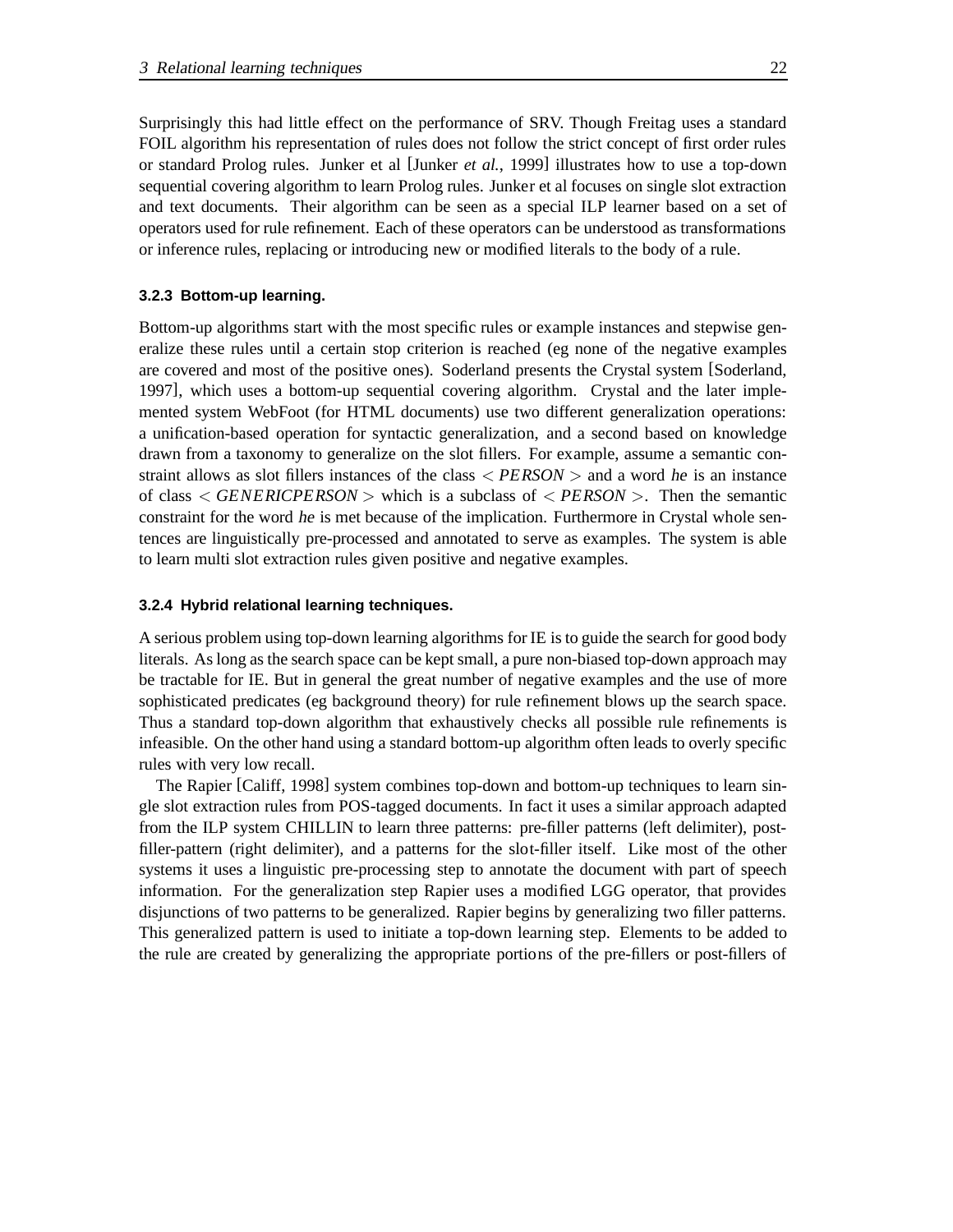

Figure 10: Architecture of the MIA system.

the pair of rules from which the new rule is generalized. The LGG operator is also modified such that it uses an additional semantic hierarchy to derive super-classes covering instances in the initial constraints.

Another system combining several learning techniques is that of Ciravegna [Ciravegna, 2000] called Pinocchio. He uses a sequential covering algorithm. The system needs as input a collection of texts pre-processed with a POS tagger. Pinocchio is unique in that it does not try to learn an extraction rule for a complete slot. Instead it learns rules to recognize the left delimiter independently from the right one. The algorithm can be separated into three steps: 1) A bottom-up based rule construction from tag surrounding text fragments, where the *k* best rules for each instance are retained in a best rule pool. 2) To raise the overall recall rate, some rules not contained in the best rule pool are considered for further refinement. The idea is to find a set of rules that are reliable at least in restricted areas. Ciravegna illustrates a method which he calls contextual tagging. 3) Finally, correction rules are learned. These rules shift wrongly positioned tags to their correct position. They are learned with the same algorithm like the tagging rules but also match the tags produced during the previous steps. Pinocchio can be used to extract multiple slots. Results presented by Ciravegna are very promising.

# **3.3 Application example**

As shown in Figure 10, *MIA* [Beuster *et al.*, 2000] is a multi-agent based information system focusing on the retrieval of short and precise facts from the web. Making the immense amount of information on the web available for *ubiquitous computing* in daily life is a great challenge.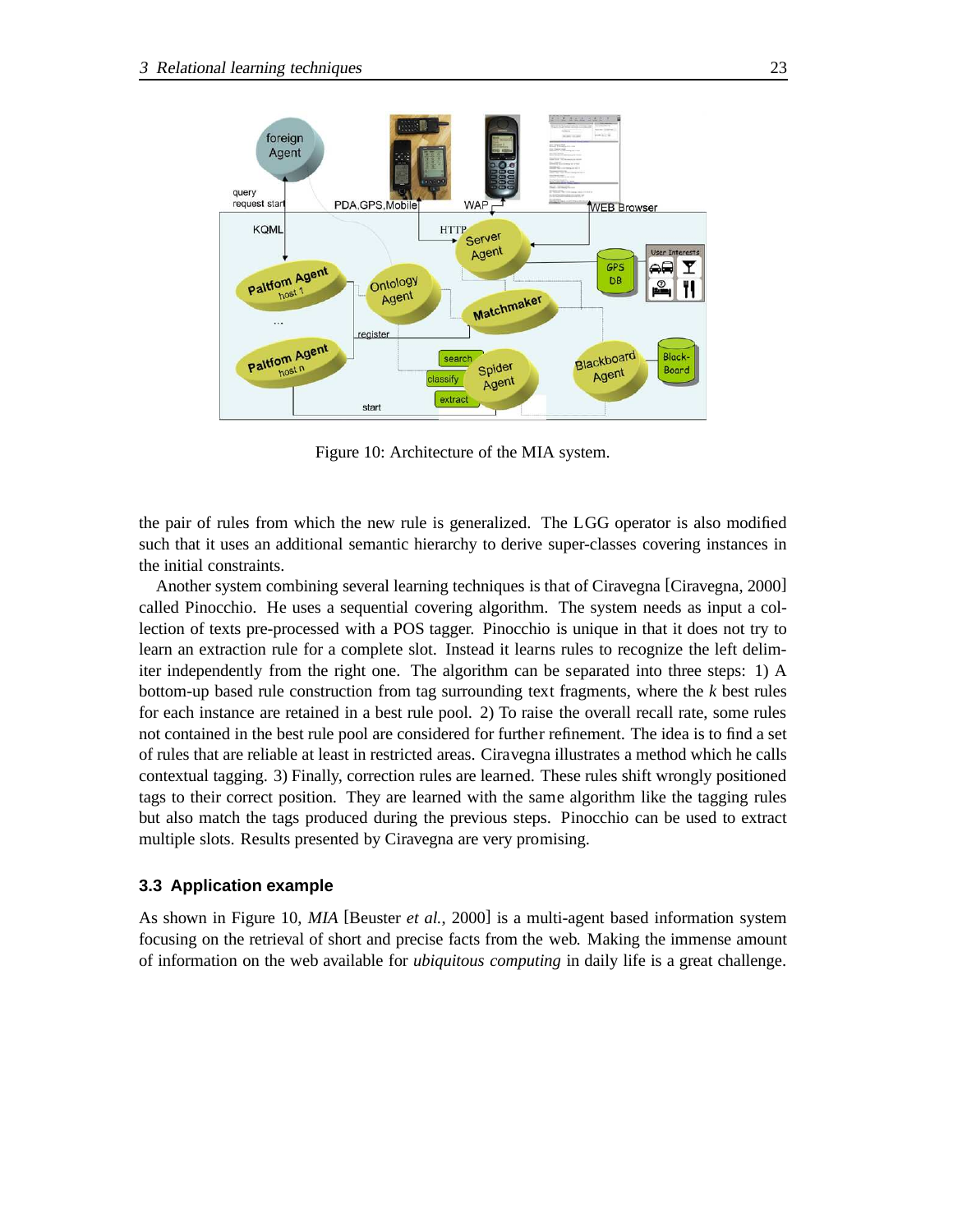Besides hardware issues for wireless ubiquitous computing, like wireless communication, bluetooth technologies, wearable computing units, integration of GPS, PDA and telecommunication devices, one major problem is that of intelligent information extraction from the WWW.

Instead of overwhelming the mobile user with documents found on the web, the MIA system offers the user a short precise piece of information she is really interested in with fast query response times. *MIA* monitors the position of the mobile users and autonomously updates the subject of search whenever necessary. Changes may occur when the user travels to a different location, or when she changes her search interests. Currently MIA supports three different user types: stationary Web Browser, mobile phone with WAP support and PDA with GPS device. The search domains are freely configurable by the user. So far *MIA* is capable of automatic (multi slot) address extraction; extraction of time-tables and event descriptions is also planned.

#### **3.3.1 Using pre-learned wrappers.**

One heuristic used in the MIA system is that to use a set of pre-selected web sites as entry points for the retrieval. This assures to the user that at least some results are presented. While some known information resources are used, the problem remains of extracting this information. The MIA administrator uses MIA's wrapper toolkit to learn wrappers for certain domains. Whenever the extraction agents visit one of these domains during their search they use these pre-learned wrappers to extract information from one of the web pages. Currently the wrapper toolkit uses a one shot learning strategy [Thomas, 1999] extended with a special document representation. Instead of assuming the document to be a linear sequence of tokens the DOM model of the document is used. The general strategy to learn left and right anchors (delimiters) is kept, but extended to path learning in the DOM of the document. Additionally the general intention is now to learn one wrapper for a whole document class (eg found at one web domain) instead learning one wrapper for one document. This is in contrast to [Thomas, 1999] and the following method used by MIA.

## **3.3.2 Learning wrappers during search and retrieval.**

The major problem someone is confronted with in the context of an autonomous multiagent system like *MIA* is the lack of available examples for learning wrappers online. Because *MIA*'s web page classifier provides unknown web pages to the system, we can not assume the existence of the training data needed for learning. On the one hand, the classifier is good enough to determine if an address is contained on a web page; on the other hand, arbitrary web pages vary too much for a single general purpose address wrapper to be effective. While the use of a large address database and a name recognizer (POS-tagger or named-entity recognizer) might work better for this particular problem, but MIA is aiming at a generic approach with no hard-wired solutions.

To overcome this problem MIA uses a learning algorithm that derives its examples by means of *knowledge representation* (*KR*) techniques. That is, we model our knowledge about addresses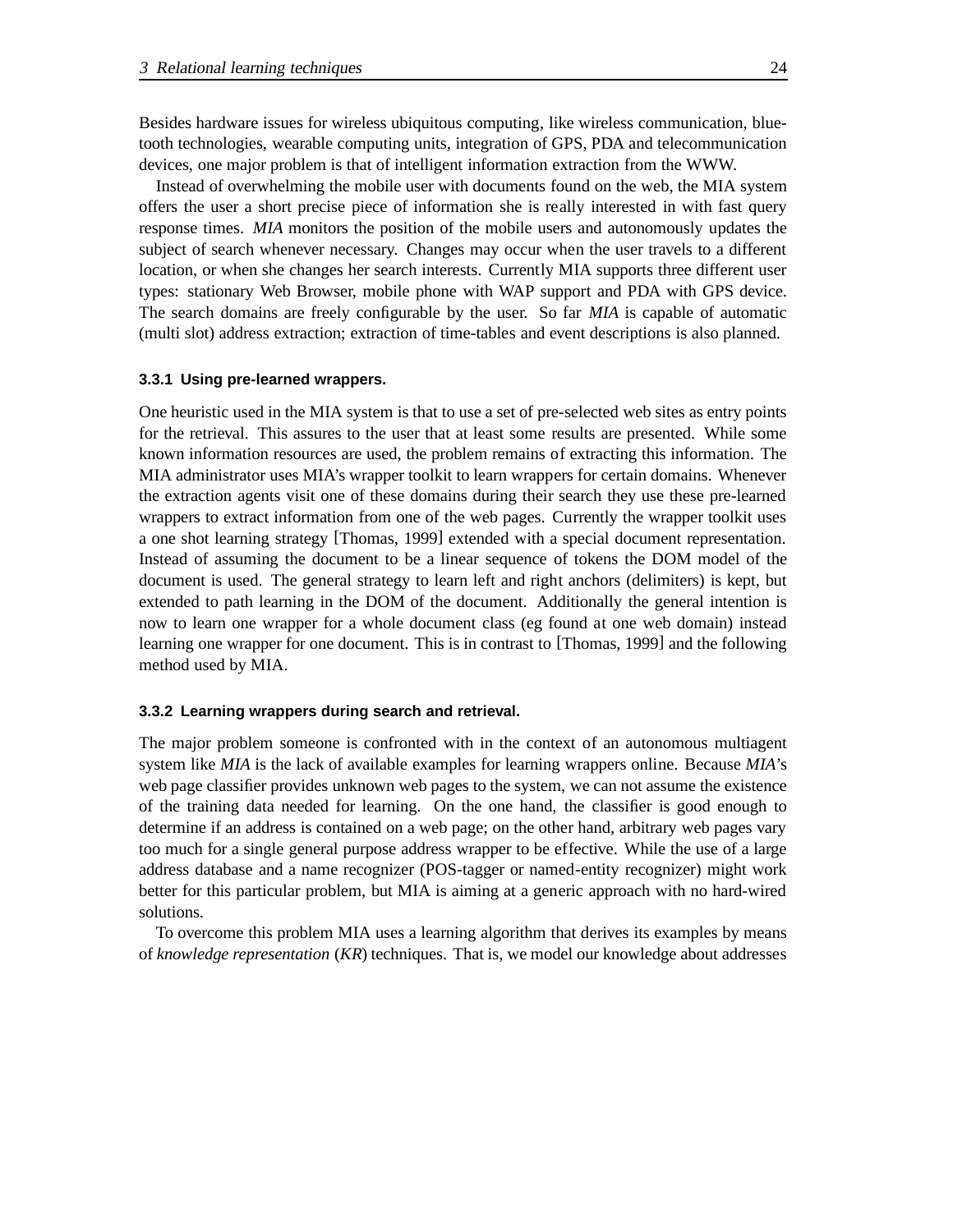| Test Setting (meta examples)<br>pages: 461 tuples: 3158 KB: 5 rules, 6 patterns |            |      |     |        |           |          |  |  |  |  |
|---------------------------------------------------------------------------------|------------|------|-----|--------|-----------|----------|--|--|--|--|
| wrapper class                                                                   | pages cov. | pos  | neg | recall | precision | coverage |  |  |  |  |
| semi, no html                                                                   | 319        | 785  | 85  | 0.69   | 0,9       | 0,27     |  |  |  |  |
| weak, no html                                                                   | 382        | 1712 | 904 | 0,83   | 0.65      | 0.54     |  |  |  |  |
| semi, look ahead                                                                | 339        | 895  | 156 | 0.73   | 0,85      | 0,28     |  |  |  |  |

self-supervision: semi: extractions must be matched by derived pattern from KB weak: extractions must be matched by generalized patterns from KB

wrapper wlass no html: extraction are not allowed to contain HTML look ahead: extractions are not allowed to contain tokens of right delimiter

Figure 11: Performance of MIA's IE component.

with a logic KR language in advance and are able to query this knowledge base to derive example patterns. These example patterns can then be used to construct examples as input to a modified learner. This allows MIA to learn wrappers even for unknown pages. This approach called *learning from meta examples* shows very promising results for the automatic construction of address wrappers (Figure 11). Various experiments showed that the knowledge base can also be used to verify the extracted information on a still limited level, but nevertheless this idea can serve as basis for some kind of self-supervision for autonomous information extraction agents.

# **4 Summary**

Information extraction is a core enabling technology for a wide variety of information-gathering and -management agents. The central challenge to information extraction is the ability to scale with the number and variety of information sources. We have described a variety of adaptive information extraction approaches that use machine learning techniques to automatically learn extraction rules or knowledge from training data.

Due to the highly practical nature of the IE task, all of the approaches described in this chapter have been tested on various real world examples. That means the gap between pure research and practical usage in agent systems is smaller than it might seem at first glance. For example, the IE component of the MIA multi-agent system described in Section 3.3 is based directly on techniques described in this chapter.

We have segmented the field of adaptive information extraction roughly into two areas: *finite state* techniques that learn extraction knowledge corresponding to regular grammars or automata, and the relational rule learning techniques that learn first-order Prolog-like extraction rules. In addition to the core adaptive IE techniques, we also briefly discussed several issues related to the entire information extraction "lifecycle".

The finite-state approaches are generally simpler, and their learning algorithms are generally faster and require fewer training examples. On the other hand, relational representations are substantially more expressive, which can be crucial for natural language domains such as news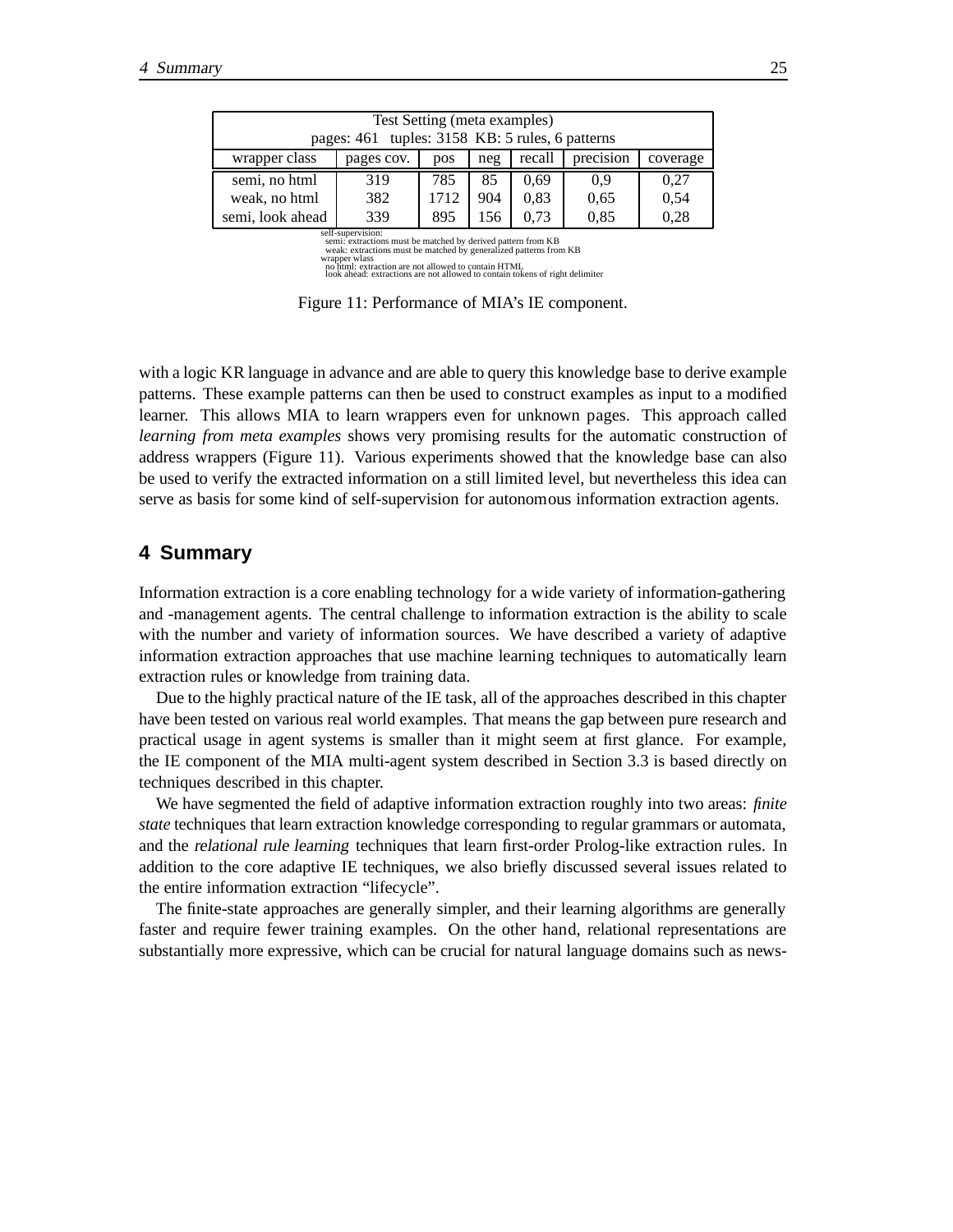paper articles that exhibit substantial variability. Adaptive information extraction thus exhibits a familiar expressiveness–complexity tradeoff.

Perhaps the most fundamental open issue in adaptive information extraction is a method for determining which technique is best suited to any particular extraction task. Today, this complicated judgment requires considerable expertise and experimentation. Ultimately, we foresee a semi-automated methodology in which the heterogeneity of the documents could be measured in various dimensions, in order to predict the simplest approach that will deliver satisfactory performance.

**Acknowledgments.** Kushmerick was supported by grant N00014-00-1-0021 from the US Office of Naval Research, and grant SFI/01/F.1/C015 from Science Foundation Ireland. Thomas and the MIA project was supported by grant from the state of Rhineland-Palatinate, Germany.

# **References**

- [Bergadano and Gunetti, 1996] Francesco Bergadano and Daniele Gunetti. *Inductive Logic Programming*. MIT Press, 1996.
- [Beuster *et al.*, 2000] Gerd Beuster, Bernd Thomas, and Christian Wolff. MIA A Ubiquitous Multi-Agent Web Information System. In *Proceedings of International ICSC Symposium on Multi-Agents and Mobile Agents in Virtual Organizations and E-Commerce (MAMA'2000)*, December 2000.
- [Bikel *et al.*, 1997] D. Bikel, S. Miller, R. Schwartz, and R. Weischedel. Nymble: A highperformqance learning name-finder. In *Proc. Conf. on Applied Natural Language Processing*, 1997.
- [Brin, 1998] S. Brin. Extracting patterns and relations from the World Wide Web. In *Proc. SIGMOD Workshop on Databases and the Web*, 1998.
- [Califf, 1998] Mary Elaine Califf. *Relational Learning Techniques for Natural Language Information Extraction*. PhD thesis, University of Texas at Austin, August 1998.
- [Ciravegna, 2000] Fabio Ciravegna. Learning to Tag for Information Extraction from Text. In *Workshop Machine Learning for Information Extraction, European Conference on Artifical Intelligence ECCAI*, August 2000. Berlin, Germany.
- [Clark and Niblett, 1989] Peter Clark and Tim Niblett. The CN2 induction algorithm. *Machine Learning*, 3:261–283, 1989.
- [Cohen *et al.*, 2002] William Cohen, Matthew Hurst, and Lee S. Jensen. A flexible learning system for wrapping tables and lists in html documents. In *The Eleventh International World Wide Web Conference WWW-2002*, 2002.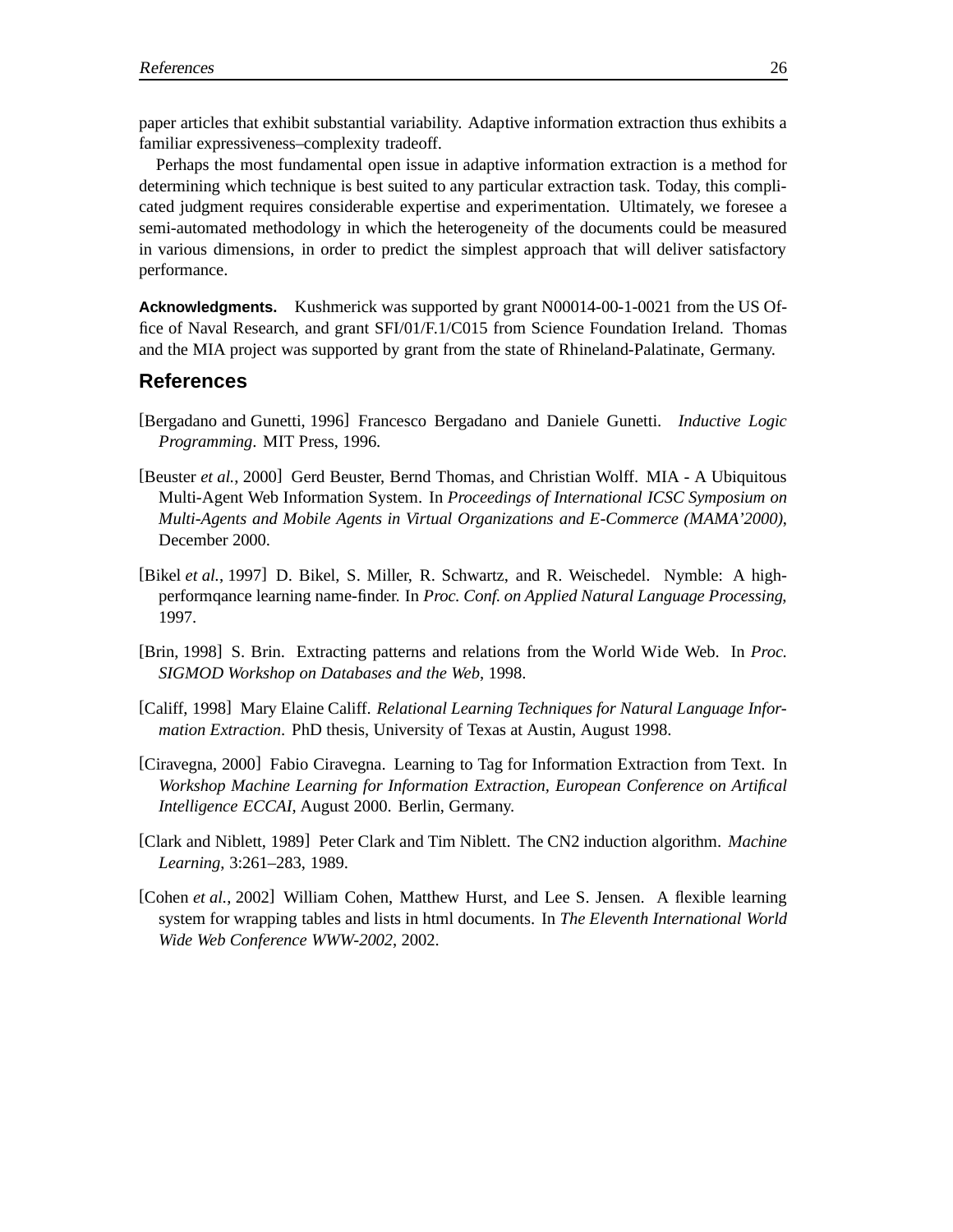- [Crescenzi *et al.*, 2001] Valter Crescenzi, Giansalvatore Mecca, and Paolo Merialdo. Roadrunner: Towards automatic data extraction from large web sites. In *The VLDB Journal*, pages 109–118, 2001.
- [Freitag and Kushmerick, 2000] Dayne Freitag and Nicholas Kushmerick. Boosted Wrapper Induction. In *Proceedings of the Seventh National Conference on Artificial*, pages 577–583, July 30 - August 3 2000. Austin, Texas.
- [Freitag and McCallum, 2000] Dayne Freitag and Andrew McCallum. Information Extraction with HMM structures learned by stochastic optimization. In *Proceedings of the Seventh National Conference on Artificial*, July 30 - August 3 2000. Austin, Texas.
- [Freitag, 1998] Dayne Freitag. *Machine Learning for Information Extraction in Informal Domains*. PhD thesis, Computer Science Department, Carnegie Mellon University, Pittsburgh, PA, November 1998.
- [Grieser *et al.*, 2000] Gunter Grieser, Klaus P. Jantke, Steffen Lange, and Bernd Thomas. A Unifying Approach to HTML Wrapper Representation and Learning. In *Proceedings of the Third International Conference on Discovery Science*, December 2000. Kyoto, Japan.
- [Hsu and Dung, 1998] C. Hsu and M. Dung. Generating finite-state transducers for semistructured data extraction from the web. *J. Information Systems*, 23(8):521–538, 1998.
- [Jensen and Cohen, 2001] L. Jensen and W. Cohen. Grouping extracted fields. In *Proc. IJCAI-01 Workshop on Adaptive Text Extraction and Mining*, 2001.
- [Junker *et al.*, 1999] Markus Junker, Michael Sintek, and Matthias Rinck. Learning for Text Categorization and Information Extraction with ILP. In *Proc. Workshop on Learning Language in Logic*, June 1999. Bled, Slovenia.
- [Kushmerick *et al.*, 1997] Nicholas Kushmerick, Daniel S. Weld, and Robert Doorenbos. Wrapper Induction for Information Extraction. In Martha E. Pollack, editor, *Fifteenth International Joint Conference on Artificial Intelligence*, volume 1, pages 729–735, August 1997. Japan.
- [Kushmerick, 1997] Nicholas Kushmerick. *Wrapper Induction for Information Extraction*. PhD thesis, University of Washington, 1997.
- [Kushmerick, 1999] N. Kushmerick. Regression testing for wrapper maintenance. In *Proc. National Conference on Artificial Intelligence*, pages 74–79, 1999.
- [Kushmerick, 2000a] N. Kushmerick. Wrapper induction: Efficiency and expressiveness. *Artificial Intelligence*, 118(1–2):15–68, 2000.
- [Kushmerick, 2000b] N. Kushmerick. Wrapper verification. *World Wide Web Journal*, 3(2):79– 94, 2000.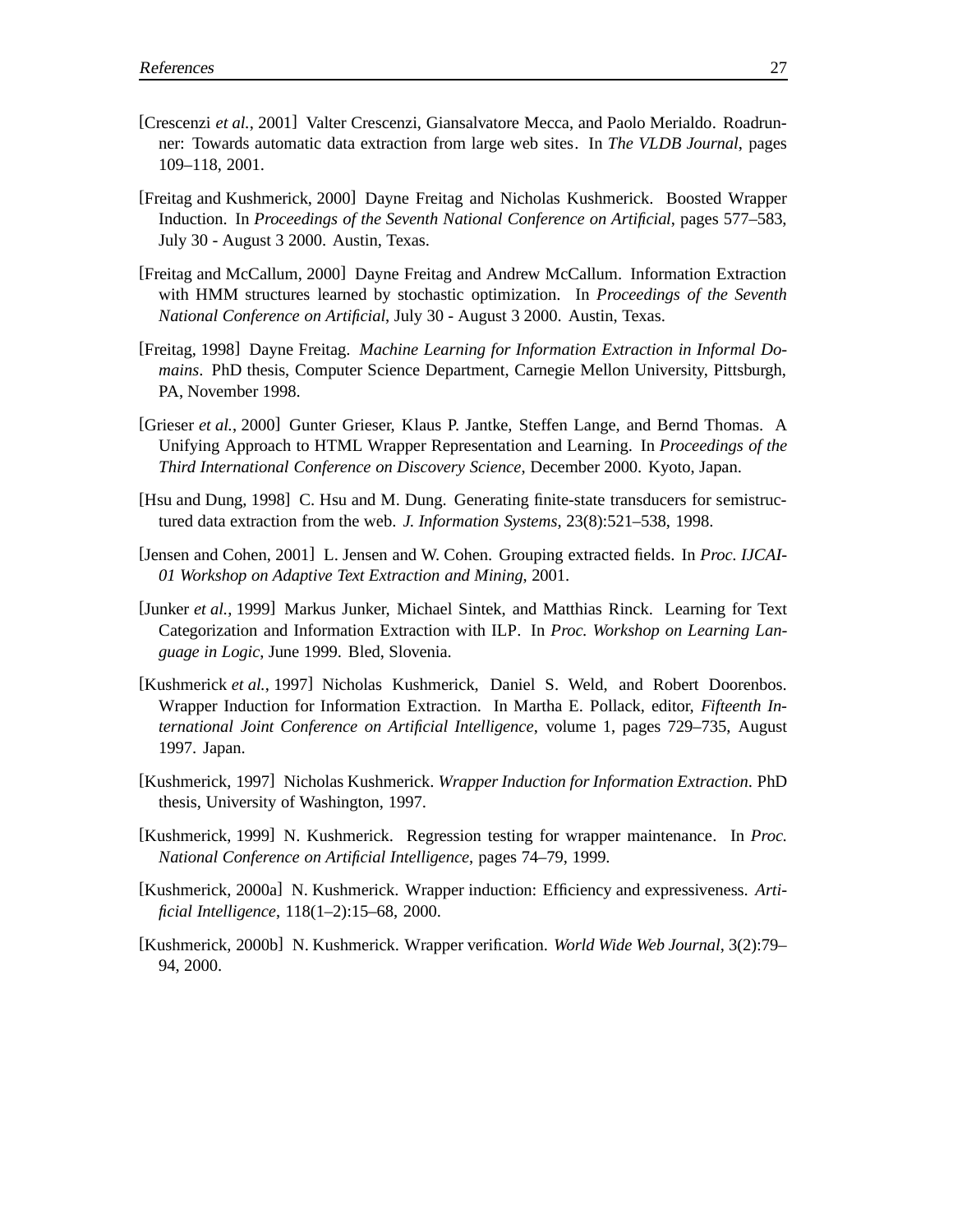- [Leek, 1997] T. Leek. Information extraction using hidden Markov models. Master's thesis, University of California, San Diego, 1997.
- [Lerman and Minton, 2000] K. Lerman and S. Minton. Learning the common structure of data. In *Proc. National Conference on Artificial Intelligence*, 2000.
- [Mitchell, 1997] Tom M. Mitchell. *Machine Learning*. McGraw-Hill, 1997.
- [Muggleton and Raedt, 1994] Stephen Muggleton and Luc De Raedt. Inductive logic programming: Theory and methods. *Journal of Logic Programming*, 19(20):629–679, 1994.
- [Muslea *et al.*, 1999] Ion Muslea, Steve Minton, and Craig Knoblock. A hierarchical approach to wrapper induction. In *Proc. Third International Conference on Autonomous Agents*, pages 190–197, 1999.
- [Muslea *et al.*, 2000] I. Muslea, S. Minton, and C. Knoblock. Selective sampling with redundant views. In *Proc. National Conference on Artificial Intelligence*, 2000.
- [Muslea, 1999] I. Muslea. Extraction patterns for information extraction tasks: A survey. In *Proc. AAAI-99 Workshop on Machine Learning for Information Extraction*, 1999.
- [Quinlan, 1990] J. R. Quinlan. Learning logical definitions from relations. *Machine Learning*, 5:239–266, 1990.
- [Riloff, 1994] Ellen M. Riloff. *Information Extraction as a Basis for Portable Text Classification Systems*. PhD thesis, University of Massachusetts Amherst, 1994.
- [Seymore *et al.*, 1999] K. Seymore, A. McCallum, and R. Rosenfeld. Learning hidden Markov model structure for information extraction. In *Proc. AAAI-99 Workshop on Machine Learning for Information Extraction*, 1999.
- [Soderland, 1997] Stephen G. Soderland. *Learning Text Analysis Rules for Domain-Specific Natural Language Processing*. PhD thesis, University of Massachusetts Amherst, 1997.
- [Soderland, 1999] Stephen Soderland. Learning information extraction rules for semistructured and free text. *Machine Learning*, 34(1-3):233–272, 1999.
- [Thomas, 1999] Bernd Thomas. Anti-Unification Based Learning of T-Wrappers for Information Extraction. In *Proc. AAAI-99 Workshop on Machine Learning for Information Extraction*, 1999.
- [Thomas, 2000] Bernd Thomas. Token-Templates and Logic Programs for Intelligent Web Search. *Intelligent Information Systems*, 14(2/3):241–261, March-June 2000. Special Issue: Methodologies for Intelligent Information Systems.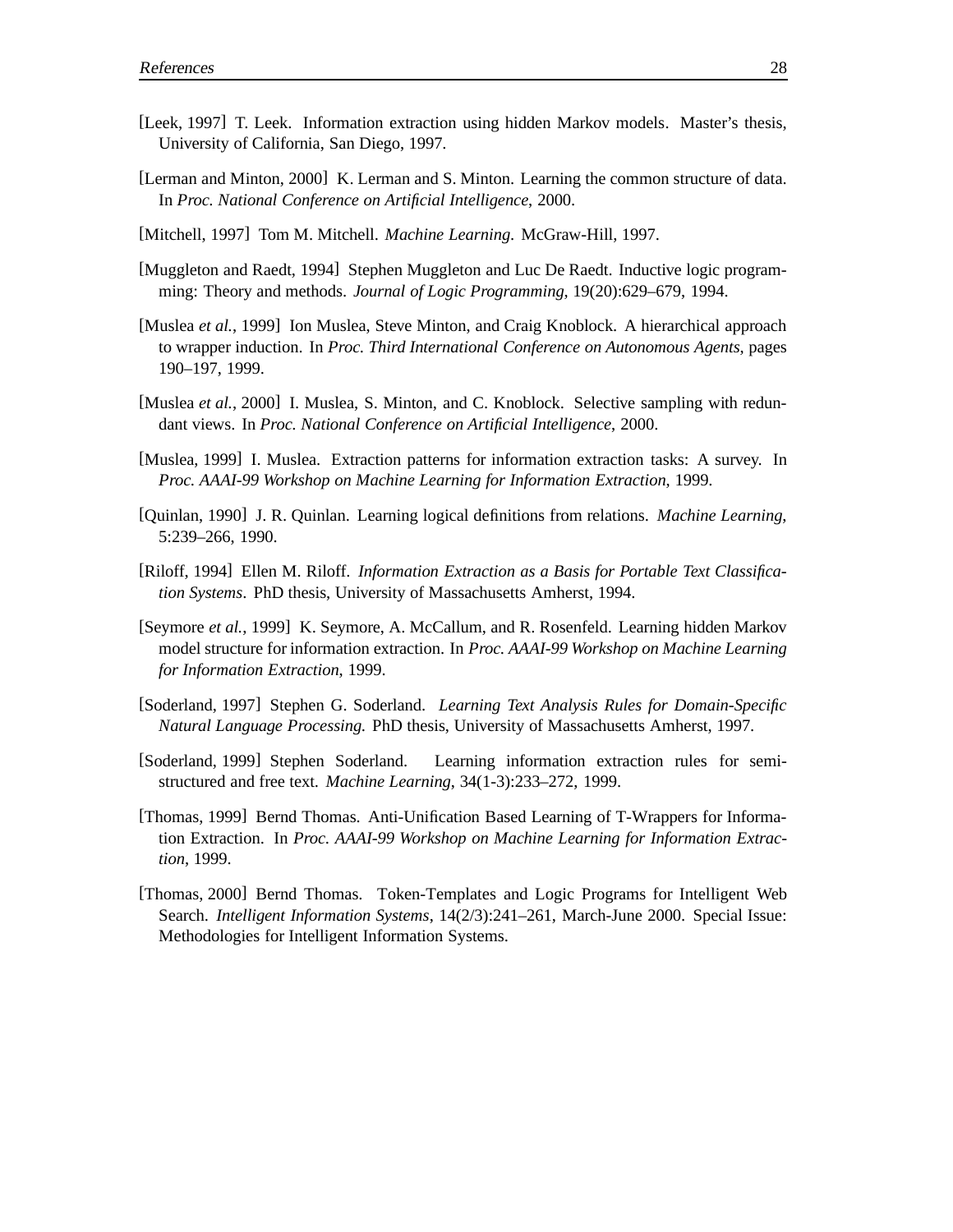#### **2003**

- **9/2003** *Nicholas Kushmerick, Bernd Thomas.* Adaptive information extraction: Core technologies for information agents.
- **8/2003** *Bernd Thomas.* Bottom-Up Learning of Logic Programs for Information Extraction from Hypertext Documents.
- **7/2003** *Ulrich Furbach.* AI A Multiple Book Review.
- **6/2003** *Peter Baumgartner, Ulrich Furbach, Margret Groß-Hardt.* Living Books.
- **5/2003** *Oliver Obst.* Using Model-Based Diagnosis to Build Hypotheses about Spatial Environments.
- **4/2003** *Daniel Lohmann, Jurgen Ebert. ¨* A Generalization of the Hyperspace Approach Using Meta-Models.
- **3/2003** *Marco Kögler, Oliver Obst.* Simulation League: The Next Generation.
- **2/2003** *Peter Baumgartner, Margret Groß-Hardt, Alex Sinner.* Living Book – Deduction, Slicing and Interaction.
- **1/2003** *Peter Baumgartner, Cesare Tinelli.* The Model Evolution Calculus.

## **2002**

- **12/2002** *Kurt Lautenbach.* Logical Reasoning and Petri Nets.
- **11/2002** *Margret Groß-Hardt.* Processing of Concept Based Queries for XML Data.
- **10/2002** *Hanno Binder, Jer´ ome Diebold, Tobias ˆ Feldmann, Andreas Kern, David Polock, Dennis Reif, Stephan Schmidt, Frank Schmitt, Dieter Zobel. ¨* Fahrassistenzsystem zur Unterstützung beim Rückwärtsfahren mit einachsigen Gespannen.
- **9/2002** *Jurgen Ebert, Bernt Kullbach, Franz Lehner. ¨* 4. Workshop Software Reengineering (Bad Honnef, 29./30. April 2002).
- **8/2002** *Richard C. Holt, Andreas Winter, Jingwei Wu.* Towards a Common Query Language for Reverse Engineering.
- **7/2002** *Jurgen Ebert, Bernt Kullbach, Volker Riediger, ¨ Andreas Winter.* GUPRO – Generic Understanding of Programs, An Overview.
- **6/2002** *Margret Groß-Hardt.* Concept based querying of semistructured data.
- **5/2002** *Anna Simon, Marianne Valerius.* User Requirements – Lessons Learned from a Computer Science Course.
- **4/2002** *Frieder Stolzenburg, Oliver Obst, Jan Murray.* Qualitative Velocity and Ball Interception.
- **3/2002** *Peter Baumgartner.* A First-Order Logic Davis-Putnam-Logemann-Loveland Procedure.
- **2/2002** *Peter Baumgartner, Ulrich Furbach.* Automated Deduction Techniques for the Management of Personalized Documents.
- **1/2002** *Jurgen Ebert, Bernt Kullbach, Franz Lehner. ¨* 3. Workshop Software Reengineering (Bad Honnef, 10./11. Mai 2001).

## **2001**

- **13/2001** *Annette Pook.* Schlussbericht "FUN Funkunterrichtsnetzwerk".
- **12/2001** *Toshiaki Arai, Frieder Stolzenburg.* Multiagent Systems Specification by UML Statecharts Aiming at Intelligent Manufacturing.
- **11/2001** *Kurt Lautenbach.* Reproducibility of the Empty Marking.
- **10/2001** *Jan Murray.* Specifying Agents with UML in Robotic Soccer.
- **9/2001** *Andreas Winter.* Exchanging Graphs with GXL.
- **8/2001** *Marianne Valerius, Anna Simon.* Slicing Book Technology — eine neue Technik für eine neue Lehre?.
- **7/2001** *Bernt Kullbach, Volker Riediger.* Folding: An Approach to Enable Program Understanding of Preprocessed Languages.
- **6/2001** *Frieder Stolzenburg.* From the Specification of Multiagent Systems by Statecharts to their Formal Analysis by Model Checking.
- **5/2001** *Oliver Obst.* Specifying Rational Agents with Statecharts and Utility Functions.
- **4/2001** *Torsten Gipp, Jurgen Ebert. ¨* Conceptual Modelling and Web Site Generation using Graph Technology.
- **3/2001** *Carlos I. Chesnevar, J ˜ urgen Dix, Frieder ¨ Stolzenburg, Guillermo R. Simari.* Relating Defeasible and Normal Logic Programming through Transformation Properties.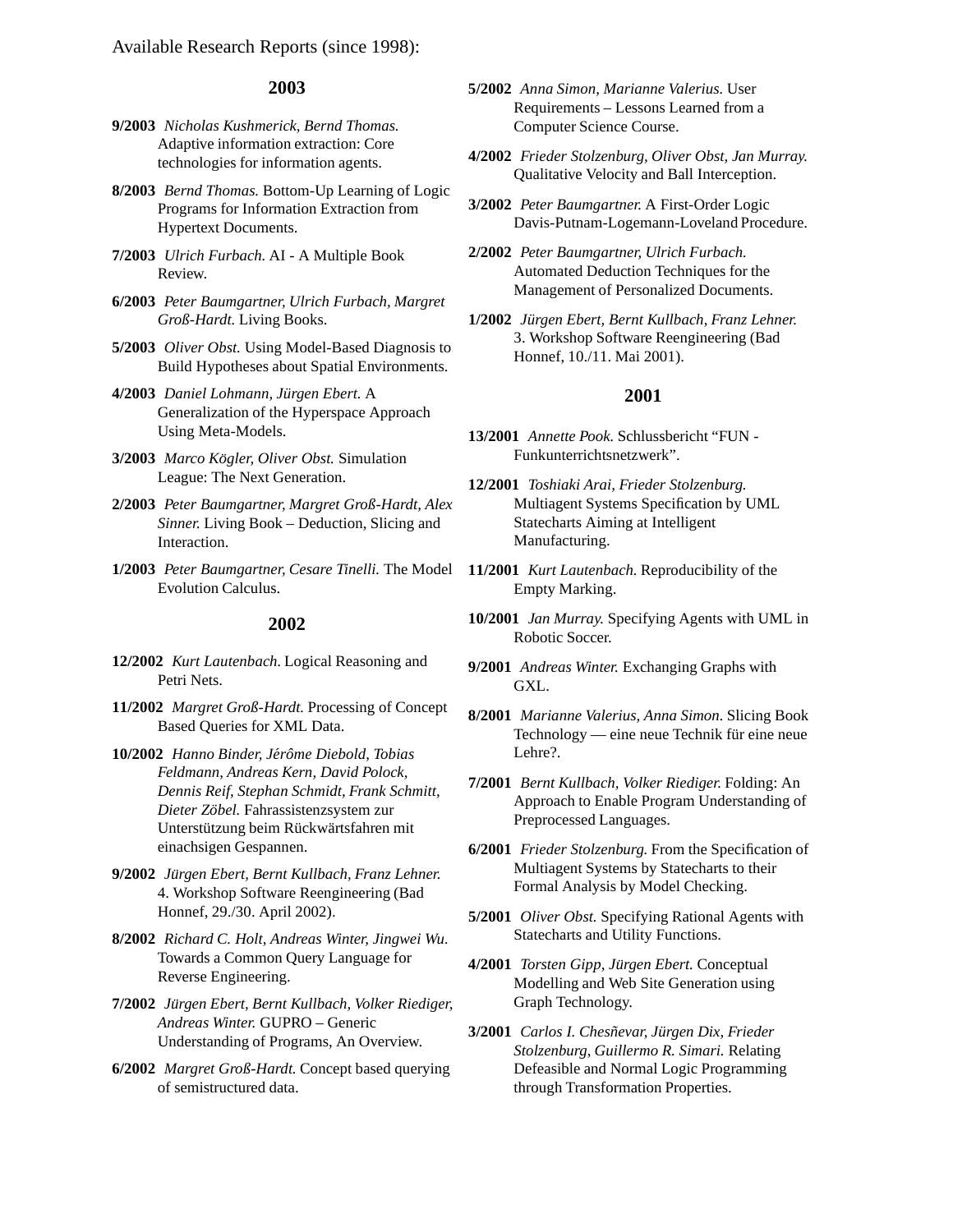- **2/2001** *Carola Lange, Harry M. Sneed, Andreas Winter.* Applying GUPRO to GEOS – A Case Study.
- **1/2001** *Pascal von Hutten, Stephan Philippi.* Modelling a concurrent ray-tracing algorithm using object-oriented Petri-Nets.

#### **2000**

- **8/2000** *Jurgen Ebert, Bernt Kullbach, ¨ Franz Lehner (Hrsg.).* 2. Workshop Software Reengineering (Bad Honnef, 11./12. Mai 2000).
- **7/2000** *Stephan Philippi.* AWPN 2000 7. Workshop Algorithmen und Werkzeuge für Petrinetze, Koblenz, 02.-03. Oktober 2000 .
- **6/2000** *Jan Murray, Oliver Obst, Frieder Stolzenburg.* Towards a Logical Approach for Soccer Agents Engineering.
- **5/2000** *Peter Baumgartner, Hantao Zhang (Eds.).* FTP 2000 – Third International Workshop on First-Order Theorem Proving, St Andrews, Scotland, July 2000.
- **4/2000** *Frieder Stolzenburg, Alejandro J. Garc´ıa, Carlos I. Chesnevar, Guillermo R. Simari. ˜* Introducing Generalized Specificity in Logic Programming.
- **3/2000** *Ingar Uhe, Manfred Rosendahl.* Specification of Symbols and Implementation of Their Constraints in JKogge.
- **2/2000** *Peter Baumgartner, Fabio Massacci.* The Taming of the (X)OR.
- **1/2000** *Richard C. Holt, Andreas Winter, Andy Schurr. ¨* GXL: Towards a Standard Exchange Format.

#### **1999**

- **10/99** *Jurgen Ebert, Luuk Groenewegen, Roger ¨ Süttenbach.* A Formalization of SOCCA.
- **9/99** *Hassan Diab, Ulrich Furbach, Hassan Tabbara.* On the Use of Fuzzy Techniques in Cache Memory Managament.
- **8/99** *Jens Woch, Friedbert Widmann.* Implementation of a Schema-TAG-Parser.
- **7/99** *Jurgen Ebert, and Bernt Kullbach, Franz ¨ Lehner (Hrsg.).* Workshop Software-Reengineering (Bad Honnef, 27./28. Mai 1999).
- **6/99** Peter Baumgartner, Michael Kühn. Abductive Coreference by Model Construction.
- **5/99** *Jurgen Ebert, Bernt Kullbach, Andreas Winter. ¨* GraX – An Interchange Format for Reengineering Tools.
- **4/99** *Frieder Stolzenburg, Oliver Obst, Jan Murray, Björn Bremer.* Spatial Agents Implemented in a Logical Expressible Language.
- **3/99** *Kurt Lautenbach, Carlo Simon.* Erweiterte Zeitstempelnetze zur Modellierung hybrider Systeme.
- **2/99** *Frieder Stolzenburg.* Loop-Detection in Hyper-Tableaux by Powerful Model Generation.
- **1/99** *Peter Baumgartner, J.D. Horton, Bruce Spencer.* Merge Path Improvements for Minimal Model Hyper Tableaux.

#### **1998**

- **24/98** *Jurgen Ebert, Roger S ¨ uttenbach, Ingar Uhe. ¨* Meta-CASE Worldwide.
- **23/98** *Peter Baumgartner, Norbert Eisinger, Ulrich Furbach.* A Confluent Connection Calculus.
- **22/98** *Bernt Kullbach, Andreas Winter.* Querying as an Enabling Technology in Software Reengineering.
- **21/98** *Jurgen Dix, V.S. Subrahmanian, George Pick. ¨* Meta-Agent Programs.
- **20/98** *Jurgen Dix, Ulrich Furbach, Ilkka Niemel ¨ a . ¨* Nonmonotonic Reasoning: Towards Efficient Calculi and Implementations.
- **19/98** *Jurgen Dix, Steffen H ¨ olldobler. ¨* Inference Mechanisms in Knowledge-Based Systems: Theory and Applications (Proceedings of WS at KI '98).
- **18/98** *Jose Arrazola, Jurgen Dix, Mauricio Osorio, ¨ Claudia Zepeda.* Well-behaved semantics for Logic Programming.
- **17/98** *Stefan Brass, Jurgen Dix, Teodor C. ¨ Przymusinski.* Super Logic Programs.
- **16/98** *Jurgen Dix. ¨* The Logic Programming Paradigm.
- **15/98** *Stefan Brass, Jurgen Dix, Burkhard Freitag, ¨ Ulrich Zukowski.* Transformation-Based Bottom-Up Computation of the Well-Founded Model.
- **14/98** *Manfred Kamp.* GReQL Eine Anfragesprache für das GUPRO–Repository – Sprachbeschreibung (Version 1.2).
- **12/98** *Peter Dahm, Jurgen Ebert, Angelika Franzke, ¨ Manfred Kamp, Andreas Winter.* TGraphen und EER-Schemata – formale Grundlagen.